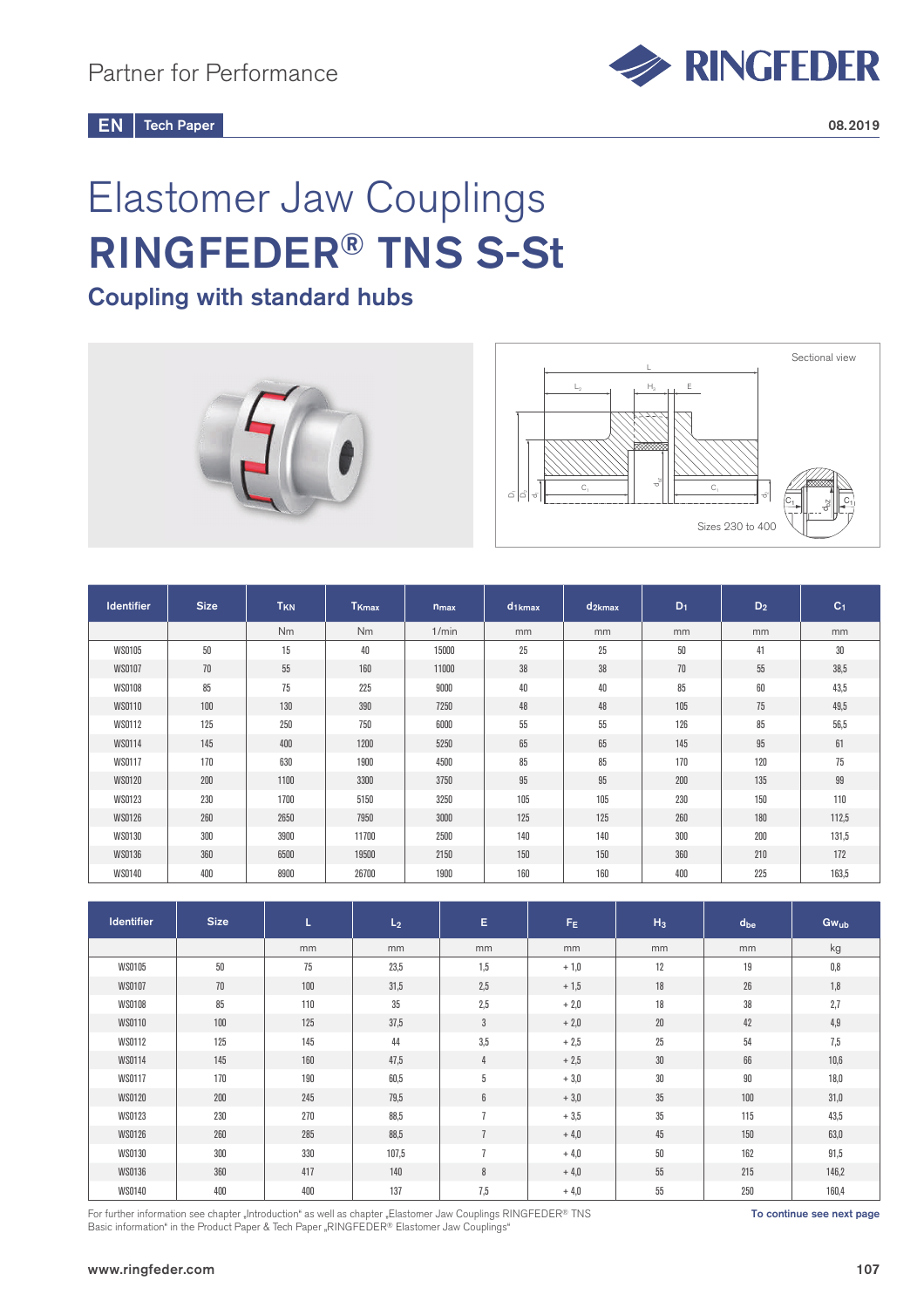

### Elastomer Jaw Couplings RINGFEDER® TNS S-St

#### Explanation

| <sup>I</sup> KN              | = Nom. Transmissible torque                                             | D1    | $=$ Outer diameter                           | $H_3$    | $=$ Length of damping module               |
|------------------------------|-------------------------------------------------------------------------|-------|----------------------------------------------|----------|--------------------------------------------|
| $\mathsf{T}_{\mathsf{Kmax}}$ | = Max. transmissible torque of the                                      | $D_2$ | $=$ Outer diameter hub                       | $d_{be}$ | = Inner diameter elastic intermediate ring |
|                              | coupling                                                                | C1    | = Guided length in hub bore                  |          | $Gw_{ub}$ = Weight, unbored                |
| $n_{max}$                    | $=$ Max. rotation speed                                                 |       | $=$ Total length                             |          |                                            |
| $d_{1kmax}$                  | $=$ Max. bore diameter d <sub>1</sub> with keyway acc.<br>to DIN 6885-1 | L2    | $=$ Length on the hub                        |          |                                            |
|                              | $=$ Max, bore diameter do with keyway acc.                              | Е     | = Gap width between left and right component |          |                                            |
| $d_{2kmax}$                  | to DIN 6885-1                                                           | FE    | $=$ Tolerance of the gap width E             |          |                                            |

#### Ordering example

| <b>Identifier</b> | <b>Size</b> | $d_{1k}$ | $d_{2k}$ | <b>Further details</b> |
|-------------------|-------------|----------|----------|------------------------|
| <b>WS0117</b>     | 170         | 85       | 85       | $\star$                |

\*) Without any other specification, we deliver as a standard: with set screws and keyway acc. to DIN 6885-1, keyway side fit P9, bore tolerance H7

Further information on RINGFEDER® TNS S-St on www.ringfeder.com

Disclaimer of liability

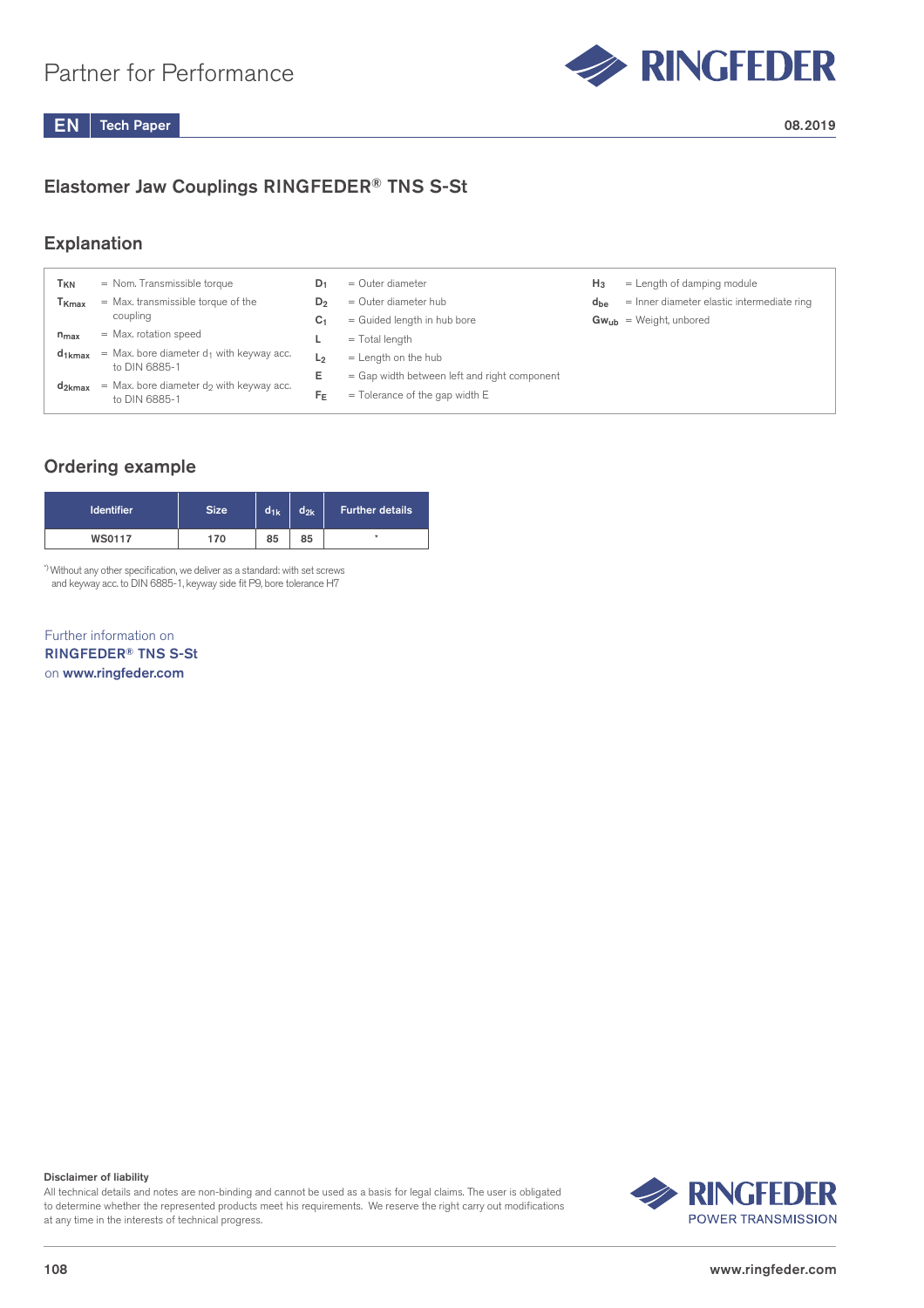

# Elastomer Jaw Couplings RINGFEDER® TNS S-LSt

## Coupling with extended hubs



| <b>Identifier</b> | <b>Size</b> | T <sub>KN</sub> | T <sub>Kmax</sub> | $n_{max}$ | $d_{1kmax}$ | $d_{2kmax}$ | $D_1$ | $D_2$ | C <sub>1</sub> |
|-------------------|-------------|-----------------|-------------------|-----------|-------------|-------------|-------|-------|----------------|
|                   |             | N <sub>m</sub>  | <b>Nm</b>         | 1/min     | mm          | mm          | mm    | mm    | mm             |
| WS0105-L          | 50          | 15              | 40                | 15000     | 25          | 25          | 50    | 42    | 40,5           |
| WS0108-L          | 85          | 75              | 225               | 9000      | 40          | 40          | 85    | 60    | 80,5           |
| WS0110-L          | 100         | 130             | 390               | 7250      | 42          | 42          | 105   | 65    | 80,5           |
| WS0112-L          | 125         | 250             | 750               | 6000      | 55          | 55          | 126   | 85    | 110,5          |
| WS0114-L          | 145         | 400             | 1200              | 5250      | 65          | 65          | 145   | 95    | 110,5          |
| WS0117-L          | 170         | 630             | 1900              | 4500      | 85          | 85          | 170   | 120   | 140,5          |
| WS0120-L          | 200         | 1100            | 3300              | 3750      | 95          | 95          | 200   | 135   | 140            |
| WS0123-L          | 230         | 1700            | 5150              | 3250      | 105         | 105         | 230   | 150   | 170            |
| WS0126-L          | 260         | 2650            | 7950              | 3000      | 125         | 125         | 260   | 180   | 170            |
| WS0140-L          | 400         | 8900            | 26700             | 1900      | 160         | 160         | 400   | 225   | 183,5          |

| <b>Identifier</b> | <b>Size</b> | ъ.  | L <sub>2</sub> | Е               | F <sub>E</sub> | $H_3$  | $d_{be}$ | Gwub  |
|-------------------|-------------|-----|----------------|-----------------|----------------|--------|----------|-------|
|                   |             | mm  | mm             | mm              | mm             | mm     | mm       | kg    |
| WS0105-L          | 50          | 96  | 34             | 1,5             | $+1,0$         | 12     | 19       | 1,0   |
| WS0108-L          | 85          | 184 | 72             | 2,5             | $+2,0$         | 18     | 38       | 4,3   |
| WS0110-L          | 100         | 187 | 68,5           | 3               | $+2,0$         | $20\,$ | 42       | 5,8   |
| WS0112-L          | 125         | 253 | 98             | 3,5             | $+2,5$         | 25     | 54       | 12,3  |
| WS0114-L          | 145         | 259 | 97             | 4               | $+2,5$         | 30     | 66       | 16,1  |
| WS0117-L          | 170         | 321 | 126            | $5\phantom{.0}$ | $+3,0$         | 30     | 90       | 29,6  |
| WS0120-L          | 200         | 328 | 124            | 6               | $+3,0$         | 35     | 100      | 39,6  |
| WS0123-L          | 230         | 390 | 151            | $\overline{7}$  | $+3,5$         | 35     | 115      | 59,0  |
| WS0126-L          | 260         | 400 | 146            | $\overline{ }$  | $+4,0$         | 45     | 150      | 85,3  |
| WS0140-L          | 400         | 440 | 157            | 7,5             | $+4,0$         | 55     | 250      | 173,0 |

For further information see chapter "Introduction" as well as chapter "Elastomer Jaw Couplings RINGFEDER® TNS Basic information" in the Product Paper & Tech Paper "RINGFEDER® Elastomer Jaw Couplings"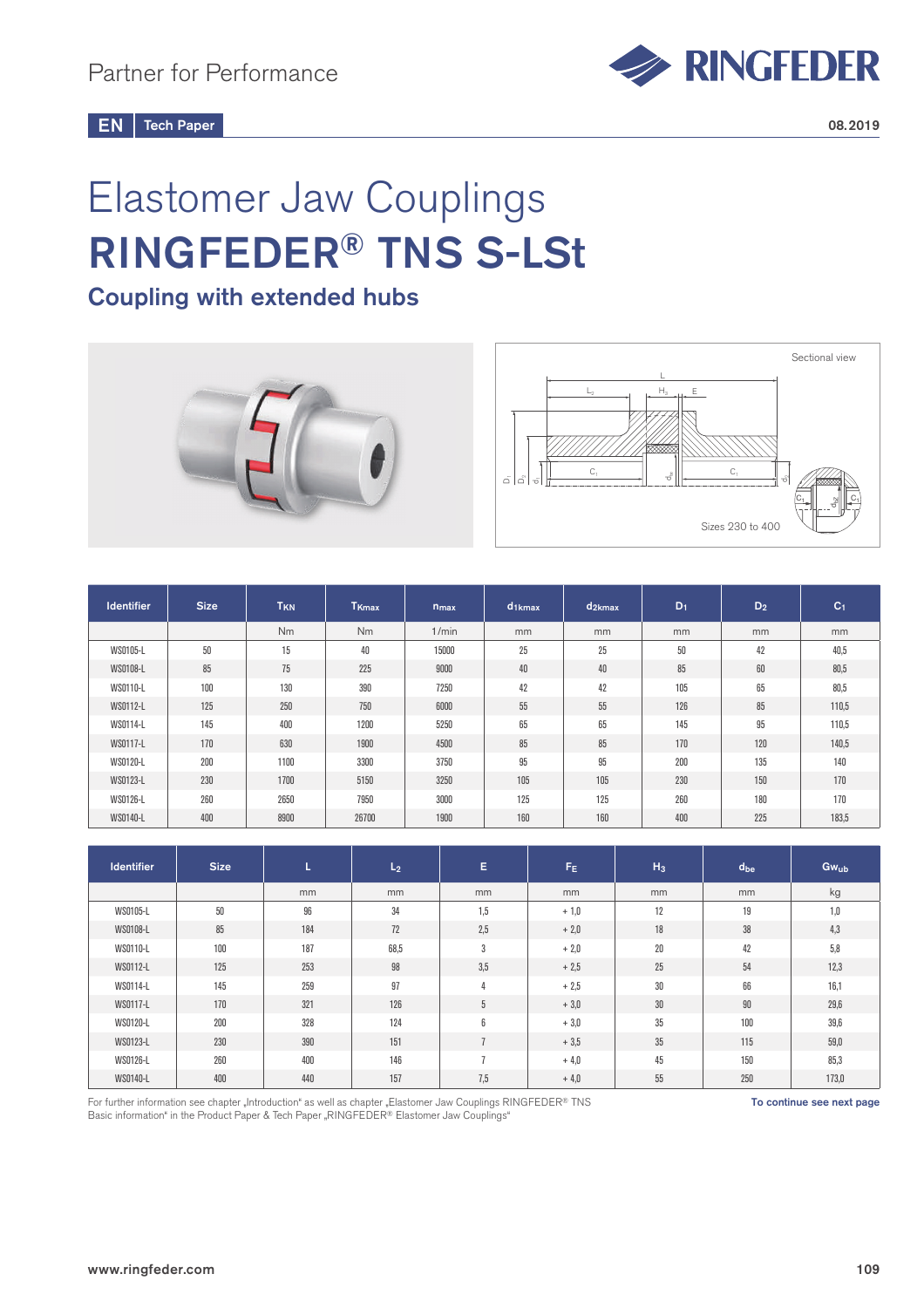

### Elastomer Jaw Couplings RINGFEDER® TNS S-LSt

#### Explanation

| Гкм                          | $=$ Nom. Transmissible torque                                           | D1             | $=$ Outer diameter                 | Fε       | $=$ Tolerance of the gap width E           |
|------------------------------|-------------------------------------------------------------------------|----------------|------------------------------------|----------|--------------------------------------------|
| $\mathsf{T}_{\mathsf{Kmax}}$ | = Max. transmissible torque of the                                      | $D_2$          | $=$ Outer diameter hub             | $H_3$    | $=$ Length of damping module               |
|                              | coupling                                                                | C1             | = Guided length in hub bore        | $d_{be}$ | = Inner diameter elastic intermediate ring |
| $n_{max}$                    | $=$ Max. rotation speed                                                 |                | $=$ Total length                   |          | $Gw_{ub}$ = Weight, unbored                |
| $d_1$ <sub>kmax</sub>        | $=$ Max. bore diameter $d_1$ with keyway acc.                           | L <sub>2</sub> | $=$ Length on the hub              |          |                                            |
|                              | to DIN 6885-1                                                           | Е              | = Gap width between left and right |          |                                            |
| $d_{2kmax}$                  | $=$ Max. bore diameter d <sub>2</sub> with keyway acc.<br>to DIN 6885-1 |                | component                          |          |                                            |

### Ordering example

| <b>Identifier</b> | <b>Size</b> | $d_{1k}$ | $d_{2k}$ | <b>Further details</b> |
|-------------------|-------------|----------|----------|------------------------|
| <b>WS0117-L</b>   | 170         | 85       | 85       | $\star$                |

\*) Without any other specification, we deliver as a standard: with set screws and keyway acc. to DIN 6885-1, keyway side fit P9, bore tolerance H7

Further information on RINGFEDER® TNS S-LSt on www.ringfeder.com

#### Disclaimer of liability

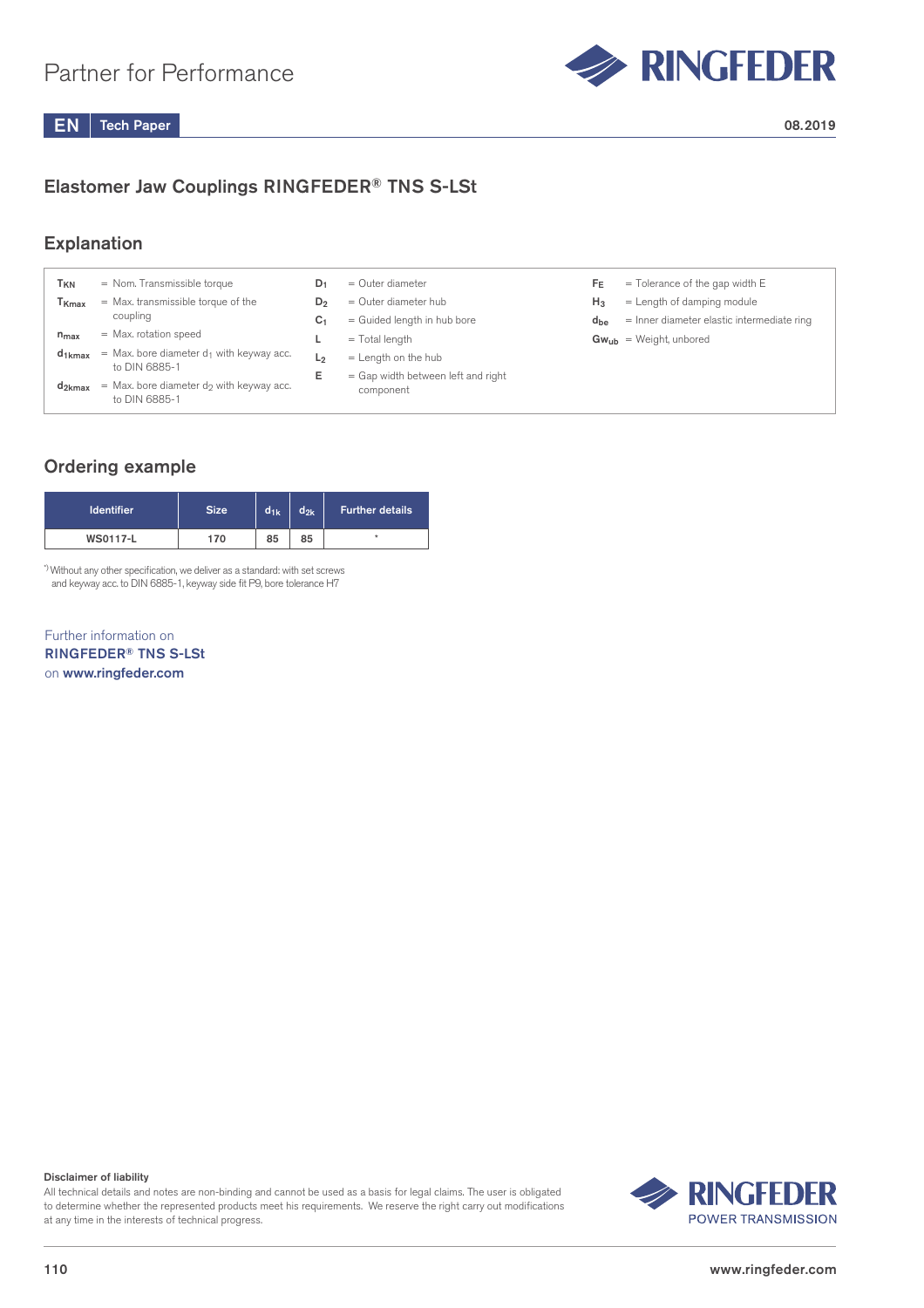# Elastomer Jaw Couplings RINGFEDER® TNS S-BT

Coupling with standard hub and brake drum





| <b>Identifier</b> | <b>Size</b> | A   | <b>SB</b> | T <sub>KN</sub> | T <sub>Kmax</sub> | T <sub>BR</sub> | n <sub>max</sub> | $d_{1kmax}$ | $d_{2kmax}$ | $D_1$ | $D_2$ | C <sub>1</sub> | C <sub>2</sub> | $C_B$           |
|-------------------|-------------|-----|-----------|-----------------|-------------------|-----------------|------------------|-------------|-------------|-------|-------|----------------|----------------|-----------------|
|                   |             | mm  | mm        | Nm              | <b>Nm</b>         | <b>Nm</b>       | 1/min            | mm          | mm          | mm    | mm    | mm             | mm             | mm              |
| WS0510-200        | 100         | 200 | 75        | 130             | 390               | 260             | 4200             | 48          | 42          | 105   | 75    | 49.5           | 49,5           | 14              |
| WS0512-200        | 125         | 200 | 75        | 250             | 750               | 310             | 4200             | 55          | 55          | 126   | 85    | 56.5           | 56.5           | 20              |
| WS0514-200        | 145         | 200 | 75        | 400             | 1200              | 730             | 4200             | 65          | 65          | 145   | 95    | 61             | 61             | 21              |
| WS0514-250        | 145         | 250 | 95        | 400             | 1200              | 730             | 3400             | 65          | 65          | 145   | 95    | 61             | 61             | 13              |
| WS0517-250        | 170         | 250 | 95        | 630             | 1900              | 1200            | 3400             | 85          | 85          | 170   | 120   | 75             | 75             | 27              |
| WS0517-315        | 170         | 315 | 118       | 630             | 1900              | 1350            | 2700             | 85          | 85          | 170   | 120   | 75             | 75             | 13              |
| WS0520-315        | 200         | 315 | 118       | 1100            | 3300              | 2450            | 2700             | 95          | 95          | 200   | 135   | 99             | 99             | 38              |
| WS0520-400        | 200         | 400 | 150       | 1100            | 3300              | 2650            | 2100             | 95          | 95          | 200   | 135   | 99             | 99             | 26              |
| WS0523-400        | 230         | 400 | 150       | 1700            | 5150              | 3800            | 2100             | 105         | 105         | 230   | 150   | 110            | 110            | 36              |
| WS0523-500        | 230         | 500 | 190       | 1700            | 5150              | 3800            | 1700             | 105         | 105         | 230   | 150   | 110            | 110            | 25              |
| WS0526-500        | 260         | 500 | 190       | 2650            | 7950              | 9000            | 1700             | 125         | 125         | 260   | 180   | 112,5          | 112,5          | 25              |
| WS0530-630        | 300         | 630 | 236       | 3900            | 11700             | 10500           | 1360             | 140         | 140         | 300   | 200   | 131.5          | 131,5          | 20 <sup>°</sup> |
| WS0530-710        | 300         | 710 | 265       | 3900            | 11700             | 11000           | 1200             | 140         | 140         | 300   | 200   | 131.5          | 131,5          | 0               |
| WS0536-630        | 360         | 630 | 236       | 6500            | 19500             | 26000           | 1360             | 150         | 150         | 360   | 210   | 172            | 172            | 51              |
| WS0536-710        | 360         | 710 | 265       | 6500            | 19500             | 26000           | 1200             | 150         | 150         | 360   | 210   | 172            | 172            | 34              |
| WS0540-710        | 400         | 710 | 265       | 8900            | 26700             | 35000           | 1200             | 160         | 160         | 400   | 225   | 163.5          | 163,5          | 30              |

For further information see chapter "Introduction" as well as chapter "Elastomer Jaw Couplings RINGFEDER® TNS **To continue see next page** Basic information" in the Product Paper & Tech Paper "RINGFEDER® Elastomer Jaw Couplings"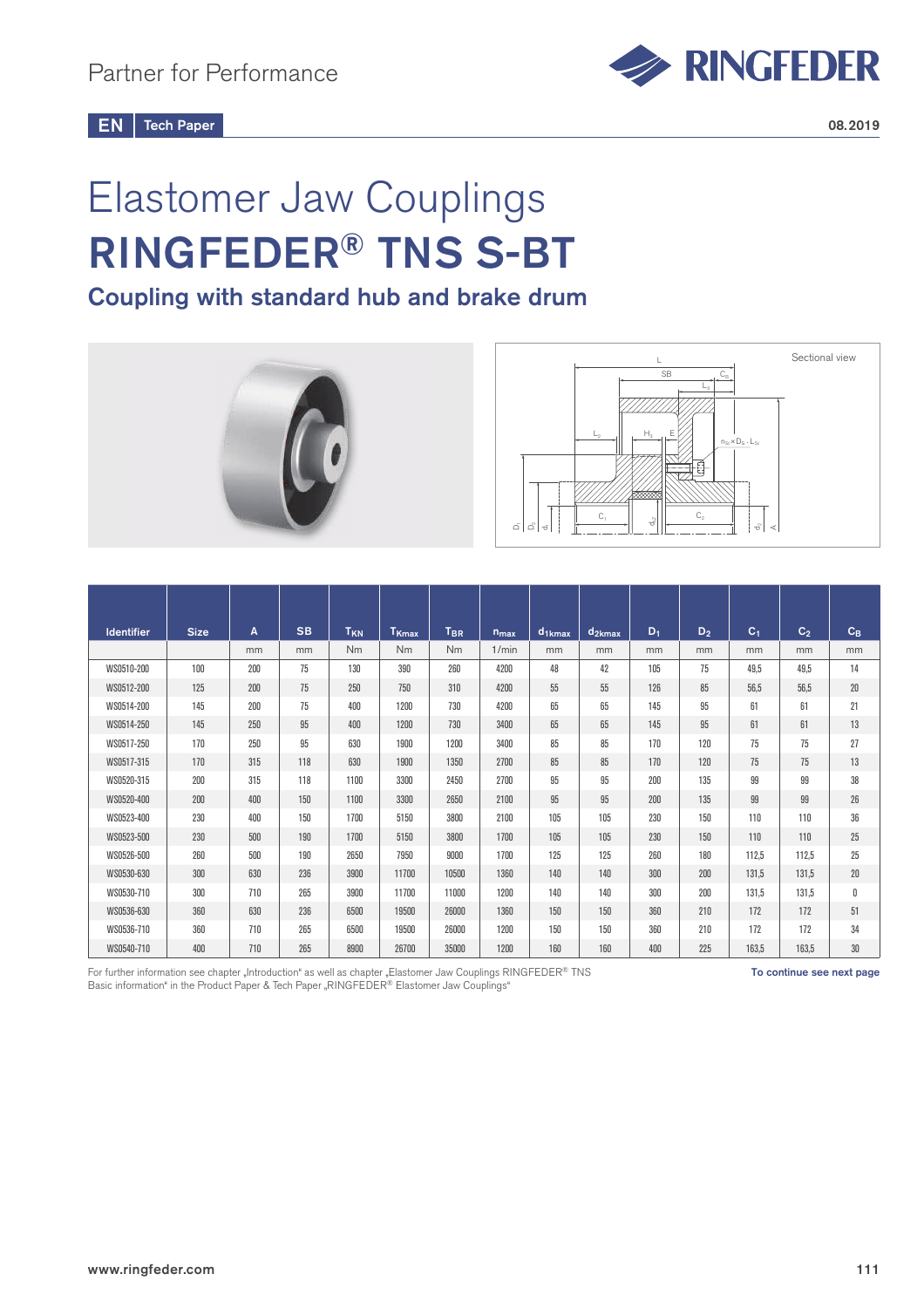

Tech Paper  $EN \parallel$  Tech Paper 2008.2019

### Elastomer Jaw Couplings RINGFEDER® TNS S-BT

|                   |             |                 |     |                |       |                |        |       |          |          |       | Screws ISO 4762 - 8.8 |                     |             |
|-------------------|-------------|-----------------|-----|----------------|-------|----------------|--------|-------|----------|----------|-------|-----------------------|---------------------|-------------|
| <b>Identifier</b> | <b>Size</b> | $C_B$           | L   | L <sub>2</sub> | $L_3$ | Е              | FF.    | $H_3$ | $d_{be}$ | $n_{Sc}$ | $D_G$ | $L_{\rm Sc}$          | $T_A$ <sup>1)</sup> | <b>Gwub</b> |
|                   |             | mm              | mm  | mm             | mm    | mm             | mm     | mm    | mm       |          | mm    | mm                    | Nm                  | kg          |
| WS0510-200        | 100         | 14              | 125 | 37.5           | 39.5  | 3              | $+2.0$ | 20    | 42       | 6        | 8     | 20                    | 25                  | 9,4         |
| WS0512-200        | 125         | 20 <sup>°</sup> | 145 | 44             | 45,5  | 3.5            | $+2.5$ | 25    | 54       | 6        | 8     | 20                    | 25                  | 12,0        |
| WS0514-200        | 145         | 21              | 160 | 47.5           | 48,5  | 4              | $+2.5$ | 30    | 66       | 6        | 10    | 25                    | 49                  | 15,2        |
| WS0514-250        | 145         | 13              | 160 | 47.5           | 48,5  | 4              | $+2.5$ | 30    | 66       | 6        | 10    | 25                    | 49                  | 19,8        |
| WS0517-250        | 170         | 27              | 190 | 60.5           | 62    | 5              | $+3.0$ | 30    | 90       | 8        | 10    | 25                    | 49                  | 26,7        |
| WS0517-315        | 170         | 13              | 190 | 60.5           | 62    | 5              | $+3.0$ | 30    | 90       | 8        | 10    | 30                    | 49                  | 36.1        |
| WS0520-315        | 200         | 38              | 245 | 79.5           | 84    | 6              | $+3.0$ | 35    | 100      | 8        | 12    | 30                    | 85                  | 48,0        |
| WS0520-400        | 200         | 26              | 245 | 79.5           | 84    | 6              | $+3.0$ | 35    | 100      | 8        | 12    | 35                    | 85                  | 64.6        |
| WS0523-400        | 230         | 36              | 270 | 88.5           | 93    | $\overline{1}$ | $+3.5$ | 35    | 115      | 10       | 12    | 35                    | 85                  | 75,8        |
| WS0523-500        | 230         | 25              | 270 | 88.5           | 93    | $\overline{1}$ | $+3.5$ | 35    | 115      | 10       | 12    | 35                    | 85                  | 103,1       |
| WS0526-500        | 260         | 25              | 285 | 88,5           | 91    | 7              | $+4.0$ | 45    | 150      | 10       | 16    | 40                    | 210                 | 121,6       |
| WS0530-630        | 300         | 20              | 330 | 107.5          | 110.5 | $\overline{1}$ | $+4.0$ | 50    | 162      | 10       | 16    | 45                    | 210                 | 199,4       |
| WS0530-710        | 300         | 0               | 330 | 107.5          | 110,5 | $\overline{1}$ | $+4.0$ | 50    | 162      | 10       | 16    | 50                    | 210                 | 255,9       |
| WS0536-630        | 360         | 51              | 417 | 140            | 144   | 8              | $+4.0$ | 55    | 215      | 12       | 20    | 50                    | 425                 | 261,0       |
| WS0536-710        | 360         | 34              | 417 | 140            | 144   | 8              | $+4.0$ | 55    | 215      | 12       | 20    | 55                    | 425                 | 304,5       |
| WS0540-710        | 400         | 30              | 400 | 137            | 141   | 7.5            | $+4.0$ | 55    | 250      | 14       | 20    | 50                    | 425                 | 317,6       |

#### Explanation

| Α                 | $=$ Max, outer diameter                                      | $D_2$          | $=$ Outer diameter hub                       | $n_{Sc}$       | $=$ Quantity of screws                   |
|-------------------|--------------------------------------------------------------|----------------|----------------------------------------------|----------------|------------------------------------------|
| <b>SB</b>         | $=$ Disc width                                               | C <sub>1</sub> | = Guided length in hub bore                  | $D_G$          | $=$ Thread                               |
| T <sub>KN</sub>   | = Nom. Transmissible torque                                  | C <sub>1</sub> | = Guided length in hub bore                  | $L_{\rm Sc}$   | $=$ Screw length                         |
| T <sub>Kmax</sub> | = Max. transmissible torque of the                           | $C_{B}$        | $=$ Brake disc distance                      | $F_{\rm Sc}$   | $=$ Screw strength class                 |
|                   | coupling                                                     |                | $=$ Total length                             | T <sub>A</sub> | $=$ Max tightened torque of the clamping |
| T <sub>BR</sub>   | $=$ Brake torque                                             | L <sub>2</sub> | $=$ Length on the hub                        |                | screws                                   |
| $n_{\text{max}}$  | $=$ Max. rotation speed                                      | $L_3$          | $=$ Length                                   |                | $Gw_{ub}$ = Weight, unbored              |
| $d_{1kmax}$       | = Max. bore diameter $d_1$ with keyway acc.<br>to DIN 6885-1 | E              | = Gap width between left and right component |                |                                          |
|                   |                                                              | $F_E$          | $=$ Tolerance of the gap width E             |                |                                          |
| $d_{2kmax}$       | $=$ Max, bore diameter do with keyway acc.<br>to DIN 6885-1  | $H_3$          | $=$ Length of damping module                 |                |                                          |
| $D_1$             | $=$ Outer diameter                                           | $d_{be}$       | $=$ Inner diameter elastic intermediate ring |                |                                          |
|                   |                                                              |                |                                              |                |                                          |
|                   |                                                              |                |                                              |                |                                          |

### Ordering example

| <b>Identifier</b> | <b>Size</b> | $d_{1k}$ | $d_{2k}$ | <b>Further details</b> |
|-------------------|-------------|----------|----------|------------------------|
| WS0523-400        | 230         | 105      | 105      | ÷                      |

\*) Without any other specification, we deliver as a standard: with set screws and keyway acc. to DIN 6885-1, keyway side fit P9, bore tolerance H7

#### Further information on RINGFEDER® TNS S-BT on www.ringfeder.com

#### Disclaimer of liability

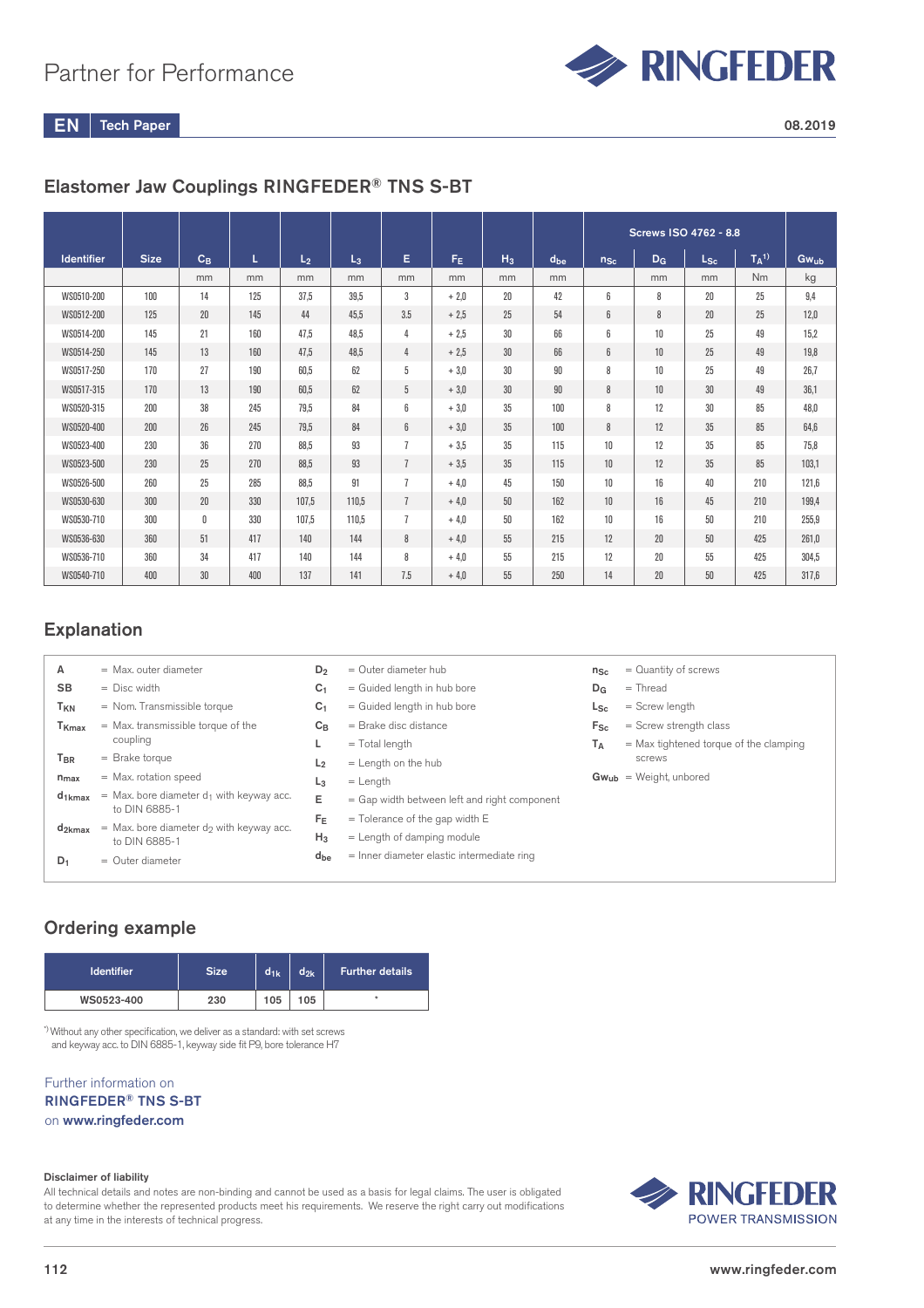

# Elastomer Jaw Couplings RINGFEDER® TNS SDD-5

Coupling with detachable claw rings



| <b>Identifier</b> | <b>Size</b> | T <sub>KN</sub> | T <sub>Kmax</sub> | $n_{max}$ | d <sub>1kmax</sub> | $d_{2kmax}$ | $D_1$ | $D_2$ | C <sub>1</sub> | L.  | L <sub>2</sub> |
|-------------------|-------------|-----------------|-------------------|-----------|--------------------|-------------|-------|-------|----------------|-----|----------------|
|                   |             | <b>Nm</b>       | N <sub>m</sub>    | 1/min     | mm                 | mm          | mm    | mm    | mm             | mm  | mm             |
| <b>WS0710</b>     | 100         | 130             | 390               | 7250      | 45                 | 45          | 105   | 65    | 49             | 150 | 37,5           |
| WS0712            | 125         | 250             | 750               | 6000      | 55                 | 55          | 126   | 80    | 56             | 170 | 42,5           |
| <b>WS0714</b>     | 145         | 400             | 1200              | 5250      | 65                 | 65          | 145   | 92    | 60,5           | 189 | 44             |
| WS0717            | 170         | 630             | 1900              | 4500      | 75                 | 75          | 170   | 110   | 74,5           | 217 | 58             |
| <b>WS0720</b>     | 200         | 1100            | 3300              | 3750      | 95                 | 95          | 200   | 135   | 98,5           | 274 | 82             |
| <b>WS0723</b>     | 230         | 1700            | 5150              | 3250      | 110                | 110         | 230   | 160   | 110            | 301 | $90\,$         |
| <b>WS0726</b>     | 260         | 2650            | 7950              | 3000      | 125                | 125         | 260   | 180   | 112,5          | 321 | 88             |
| <b>WS0730</b>     | 300         | 3900            | 11700             | 2500      | 140                | 140         | 300   | 200   | 131,5          | 376 | 105            |
| <b>WS0736</b>     | 360         | 6500            | 19500             | 2150      | 160                | 160         | 360   | 225   | 172            | 469 | 142,5          |
| <b>WS0740</b>     | 400         | 8900            | 26700             | 1900      | 160                | 160         | 400   | 225   | 172            | 469 | 142,5          |

| <b>Identifier</b> | <b>Size</b> | L <sub>DD</sub> | Е             | $F_E$  | EE. | $d_{be}$ | $n_{Sc}$ | $D_G$ | $L_{\mathsf{Sc}}$ | T <sub>A</sub> | Gw <sub>ub</sub> |
|-------------------|-------------|-----------------|---------------|--------|-----|----------|----------|-------|-------------------|----------------|------------------|
|                   |             | mm              | mm            | mm     | mm  | mm       |          | mm    | mm                | N <sub>m</sub> | kg               |
| <b>WS0710</b>     | 100         | 55              | 5             | $+2,0$ | 52  | 42       | g        | 8     | 20                | 25             | 5,3              |
| <b>WS0712</b>     | 125         | 61              | 5             | $+2,5$ | 58  | 54       | 9        | 10    | 25                | 49             | 8,8              |
| WS0714            | 145         | 71              | 5             | $+2.5$ | 68  | 66       | 9        | 12    | 30                | 85             | 13,3             |
| WS0717            | 170         | 71              | 5             | $+3.0$ | 68  | 90       | 12       | 12    | 30                | 85             | 19,9             |
| <b>WS0720</b>     | 200         | 81              | 6             | $+3,0$ | 77  | 100      | 12       | 14    | 30                | 135            | 35,3             |
| <b>WS0723</b>     | 230         | 86              | $\rightarrow$ | $+3.5$ | 81  | 115      | 15       | 14    | 35                | 135            | 52,5             |
| <b>WS0726</b>     | 260         | 101             | 8             | $+4.0$ | 96  | 150      | 15       | 16    | 40                | 210            | 71,5             |
| <b>WS0730</b>     | 300         | 118             | 8             | $+4.0$ | 113 | 162      | 15       | 20    | 50                | 425            | 109,0            |
| <b>WS0736</b>     | 360         | 130             | 8             | $+4.0$ | 125 | 215      | 12       | 24    | 55                | 730            | 179,8            |
| <b>WS0740</b>     | 400         | 130             | 8             | $+4,0$ | 125 | 250      | 14       | 24    | 55                | 730            | 197,7            |

For further information see chapter "Introduction" as well as chapter "Elastomer Jaw Couplings RINGFEDER® TNS **THE SAM SET SO THE SAM SET TO continue see next page** Basic information" in the Product Paper & Tech Paper "RINGFEDER® Elastomer Jaw Couplings"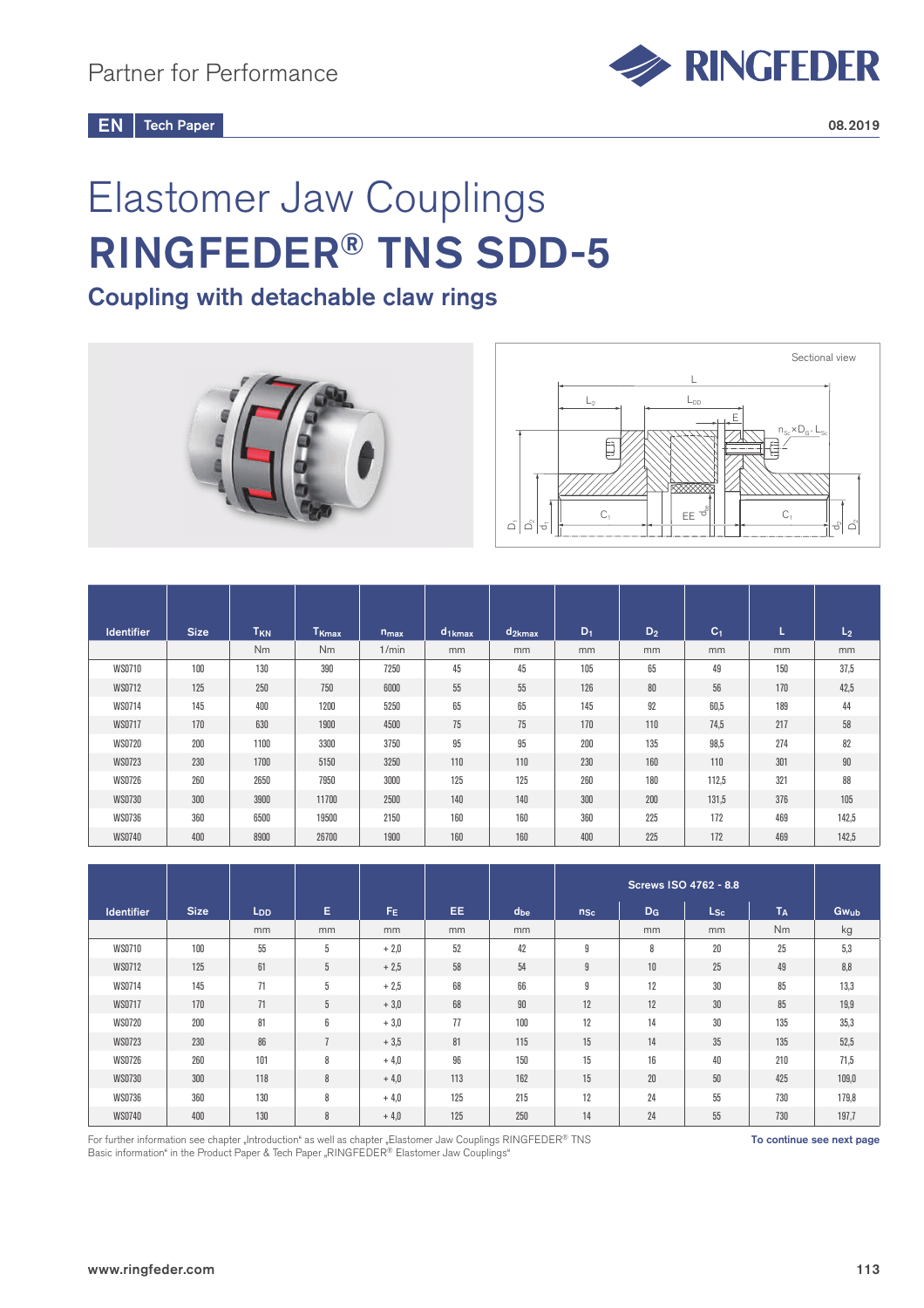

### Elastomer Jaw Couplings RINGFEDER® TNS SDD-5

#### Explanation

| T <sub>KN</sub>   | $=$ Nom. Transmissible torque                                  | D <sub>2</sub>  | $=$ Outer diameter hub                       | $d_{be}$     | $=$ Inner diameter elastic intermediate ring |
|-------------------|----------------------------------------------------------------|-----------------|----------------------------------------------|--------------|----------------------------------------------|
| T <sub>Kmax</sub> | $=$ Max. transmissible torque of the                           | C <sub>1</sub>  | = Guided length in hub bore                  | $n_{Sc}$     | $=$ Quantity of screws                       |
|                   | coupling                                                       |                 | $=$ Total length                             | $D_{G}$      | $=$ Thread                                   |
| $n_{max}$         | = Max. rotation speed                                          | L <sub>2</sub>  | $=$ Length on the hub                        | $L_{\rm Sc}$ | $=$ Screw length                             |
| $d_{1kmax}$       | $=$ Max. bore diameter $d_1$ with keyway acc.<br>to DIN 6885-1 | L <sub>DD</sub> | $=$ Distance dimension                       | $F_{\rm Sc}$ | $=$ Screw strength class                     |
|                   |                                                                | Е               | = Gap width between left and right component | Tд           | $=$ Max tightened torque of the clamping     |
| $d_{2kmax}$       | $=$ Max. bore diameter do with keyway acc.<br>to DIN 6885-1    | $F_E$           | $=$ Tolerance of the gap width E             |              | screws                                       |
| $D_1$             | $=$ Outer diameter                                             | EE              | $=$ Distance of the hubs                     |              | $Gw_{ub}$ = Weight, unbored                  |

#### Ordering example

| <b>Identifier</b> | <b>Size</b> | $d_{1k}$ | $d_{2k}$ | <b>Further details</b> |
|-------------------|-------------|----------|----------|------------------------|
| <b>WS0723</b>     | 230         | 110      | 110      | ÷                      |

\*) Without any other specification, we deliver as a standard: with set screws and keyway acc. to DIN 6885-1, keyway side fit P9, bore tolerance H7

Further information on RINGFEDER® TNS SDD-5 on www.ringfeder.com

#### Disclaimer of liability

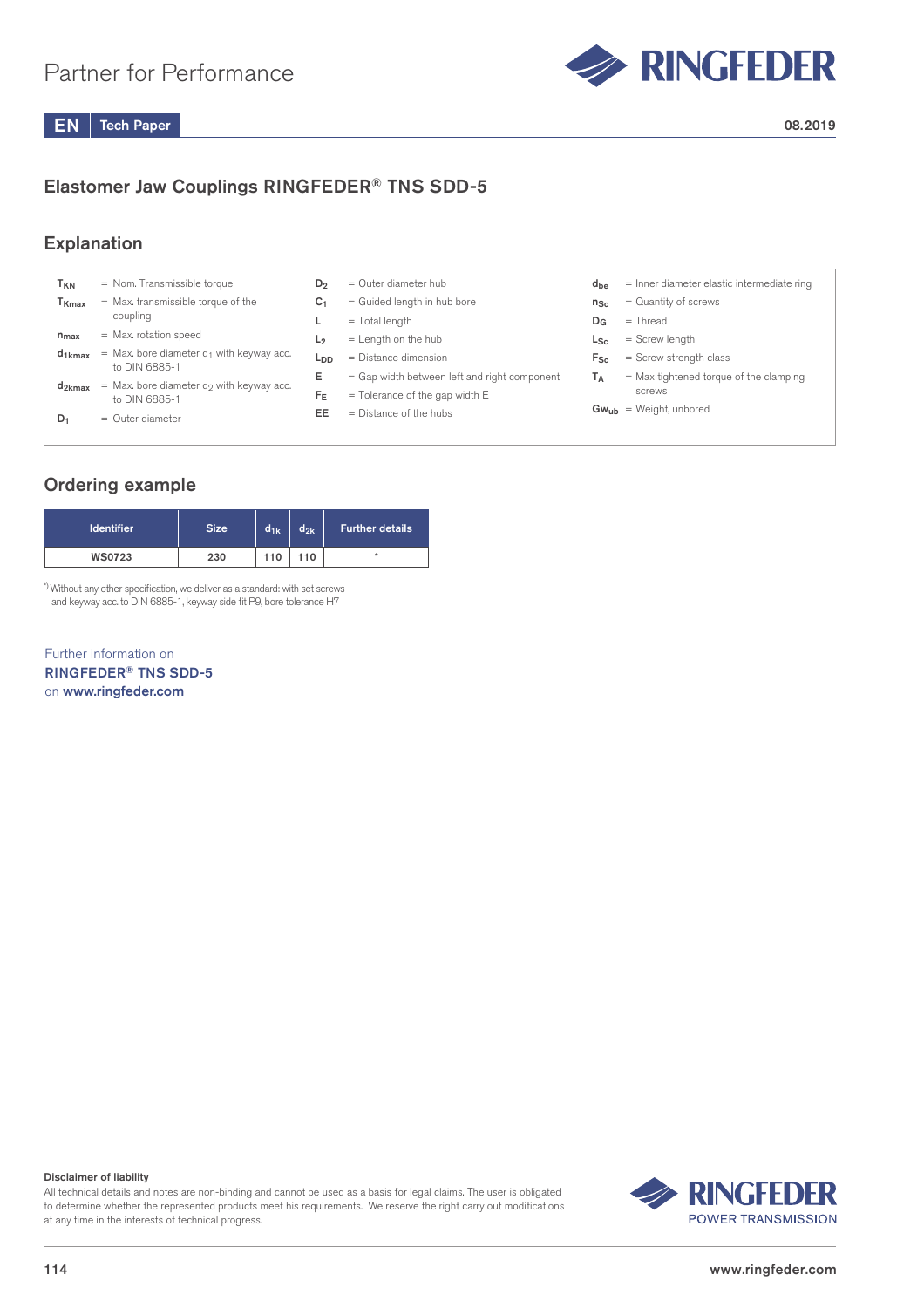

# Elastomer Jaw Couplings RINGFEDER® TNS SDDL-5

Coupling with detachable claw rings and long flange hubs





| <b>Identifier</b> | <b>Size</b> | T <sub>KN</sub> | T <sub>Kmax</sub> | $n_{max}$ | $d_{1kmax}$ | $d_{2kmax}$ | $D_1$ | $D_2$ | C <sub>1</sub> | L   | L <sub>2</sub> |
|-------------------|-------------|-----------------|-------------------|-----------|-------------|-------------|-------|-------|----------------|-----|----------------|
|                   |             | N <sub>m</sub>  | <b>Nm</b>         | 1/min     | mm          | mm          | mm    | mm    | mm             | mm  | mm             |
| WS0710-L          | 100         | 130             | 390               | 7250      | 45          | 45          | 105   | 65    | 110            | 272 | 98,5           |
| WS0712-L          | 125         | 250             | 750               | 6000      | 55          | 55          | 126   | 80    | 110            | 278 | 96,5           |
| WS0714-L          | 145         | 400             | 1200              | 5250      | 65          | 65          | 145   | 92    | 110            | 288 | 93,5           |
| WS0717-L          | 170         | 630             | 1900              | 4500      | 75          | 75          | 170   | 110   | 140            | 348 | 123,5          |
| WS0720-L          | 200         | 1100            | 3300              | 3750      | 95          | 95          | 200   | 135   | 170            | 417 | 153,5          |
| WS0723-L          | 230         | 1700            | 5150              | 3250      | 110         | 110         | 230   | 160   | 170            | 421 | 150            |
| WS0726-L          | 260         | 2650            | 7950              | 3000      | 125         | 125         | 260   | 180   | 210            | 516 | 185,5          |
| WS0730-L          | 300         | 3900            | 11700             | 2500      | 140         | 140         | 300   | 200   | 210            | 533 | 183,5          |
| WS0736-L          | 360         | 6500            | 19500             | 2150      | 160         | 160         | 360   | 225   | 250            | 625 | 220,5          |
| WS0740-L          | 400         | 8900            | 26700             | 1900      | 160         | 160         | 400   | 225   | 250            | 625 | 220,5          |

| <b>Identifier</b> | <b>Size</b> | L <sub>DD</sub> | E.             | F <sub>E</sub> | EE. | $d_{be}$ | $n_{Sc}$ | $D_G$ | $_{\mathsf{LSc}}$ | $T_A$ | $Gw_{ub}$ |
|-------------------|-------------|-----------------|----------------|----------------|-----|----------|----------|-------|-------------------|-------|-----------|
|                   |             | mm              | mm             | mm             | mm  | mm       |          | mm    | mm                | Nm    | kg        |
| WS0710-L          | 100         | 55              | 5              | $+2.0$         | 52  | 42       | g        | 8     | 20                | 25    | 8,5       |
| WS0712-L          | 125         | 61              | 5              | $+2.5$         | 58  | 54       | 9        | 10    | 25                | 49    | 13,1      |
| WS0714-L          | 145         | 71              | 5              | $+2,5$         | 68  | 66       | 9        | 12    | 30                | 85    | 18,5      |
| WS0717-L          | 170         | 71              | 5              | $+3.0$         | 68  | 90       | 12       | 12    | 30 <sup>°</sup>   | 85    | 29,7      |
| WS0720-L          | 200         | 81              | 6              | $+3.0$         | 77  | 100      | 12       | 14    | 30                | 135   | 51,3      |
| WS0723-L          | 230         | 86              | $\overline{z}$ | $+3.5$         | 81  | 115      | 15       | 14    | 35                | 135   | 71,4      |
| WS0726-L          | 260         | 101             | 8              | $+4.0$         | 96  | 150      | 15       | 16    | 40                | 210   | 110,5     |
| WS0730-L          | 300         | 118             | 8              | $+4.0$         | 113 | 162      | 15       | 20    | 50                | 425   | 147,8     |
| WS0736-L          | 360         | 130             | 8              | $+4.0$         | 125 | 215      | 12       | 24    | 55                | 730   | 228,5     |
| WS0740-L          | 400         | 130             | 8              | $+4,0$         | 125 | 250      | 14       | 24    | 55                | 730   | 246,3     |

For further information see chapter "Introduction" as well as chapter "Elastomer Jaw Couplings RINGFEDER® TNS **The State of the Continue see next page** Basic information" in the Product Paper & Tech Paper "RINGFEDER® Elastomer Jaw Couplings"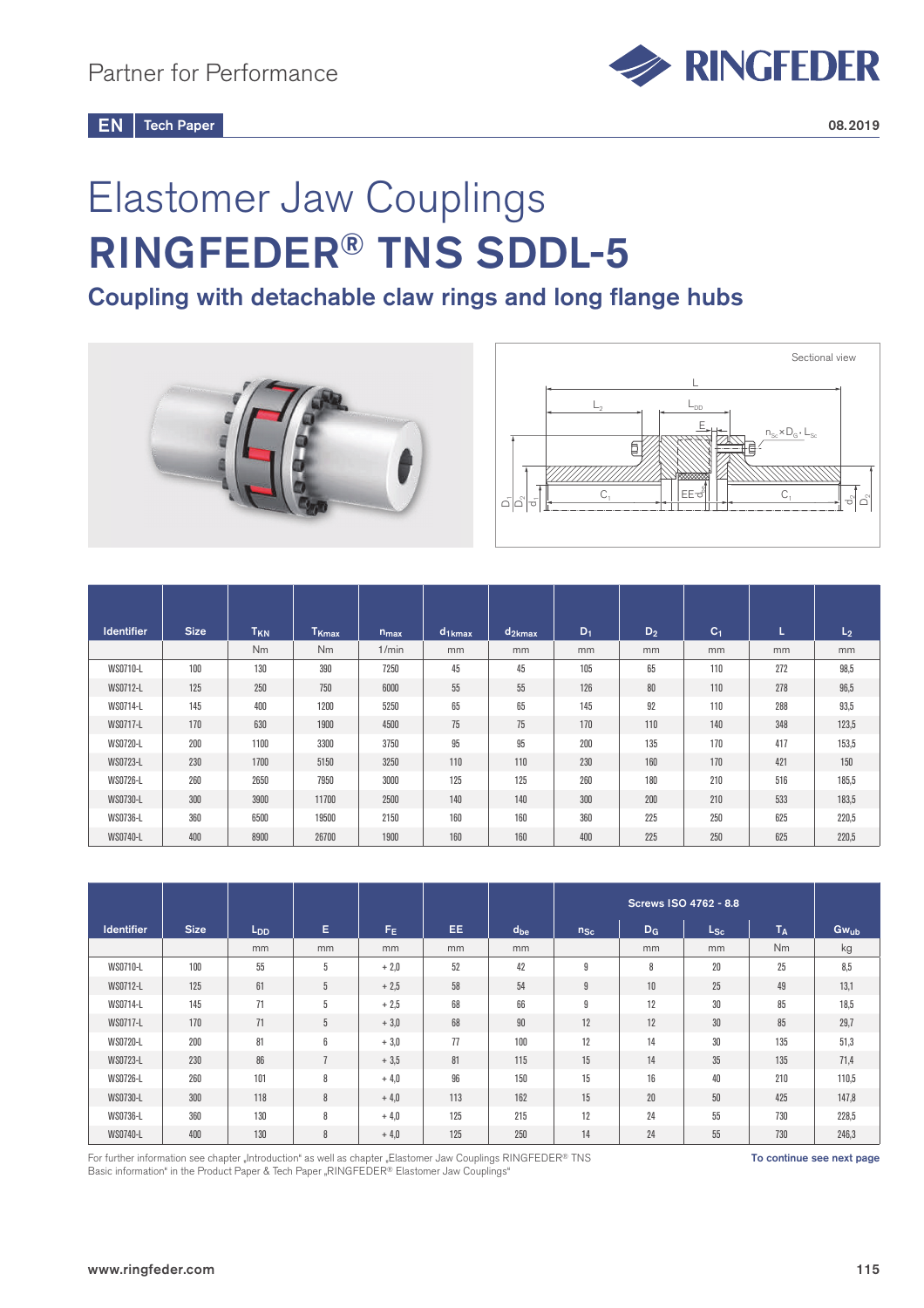

### Elastomer Jaw Couplings RINGFEDER® TNS SDDL-5

#### **Explanation**

| T <sub>KN</sub>   | $=$ Nom. Transmissible torque                                           | D <sub>2</sub>  | $=$ Outer diameter hub                                       | $d_{be}$     | $=$ Inner diameter elastic intermediate ring       |
|-------------------|-------------------------------------------------------------------------|-----------------|--------------------------------------------------------------|--------------|----------------------------------------------------|
| T <sub>Kmax</sub> | $=$ Max. transmissible torque of the                                    | C <sub>1</sub>  | = Guided length in hub bore                                  | $n_{Sc}$     | $=$ Quantity of screws                             |
|                   | coupling                                                                |                 | $=$ Total length                                             | $D_G$        | $=$ Thread                                         |
| $n_{max}$         | $=$ Max. rotation speed                                                 | L <sub>2</sub>  | $=$ Length on the hub                                        | $L_{\rm Sc}$ | $=$ Screw length                                   |
| $d_{1kmax}$       | = Max. bore diameter $d_1$ with keyway acc.<br>to DIN 6885-1            | L <sub>DD</sub> | $=$ Distance dimension                                       | $F_{\rm Sc}$ | $=$ Screw strength class                           |
| $d_{2kmax}$       | $=$ Max. bore diameter d <sub>2</sub> with keyway acc.<br>to DIN 6885-1 | Е               | $=$ Gap width between left and right<br>component            | Τд           | $=$ Max tightened torque of the clamping<br>screws |
| $D_1$             | $=$ Outer diameter                                                      | Fε<br>EE        | $=$ Tolerance of the gap width E<br>$=$ Distance of the hubs |              | $Gw_{ub}$ = Weight, unbored                        |

#### Ordering example

| <b>Identifier</b> | <b>Size</b> | $d_{1k}$ | $d_{2k}$ | <b>Further details</b> |  |  |
|-------------------|-------------|----------|----------|------------------------|--|--|
| <b>WS0726-L</b>   | 260         | 125      | 125      | ٠                      |  |  |

\*) Without any other specification, we deliver as a standard: with set screws and keyway acc. to DIN 6885-1, keyway side fit P9, bore tolerance H7

Further information on RINGFEDER® TNS SDDL-5 on www.ringfeder.com

#### Disclaimer of liability

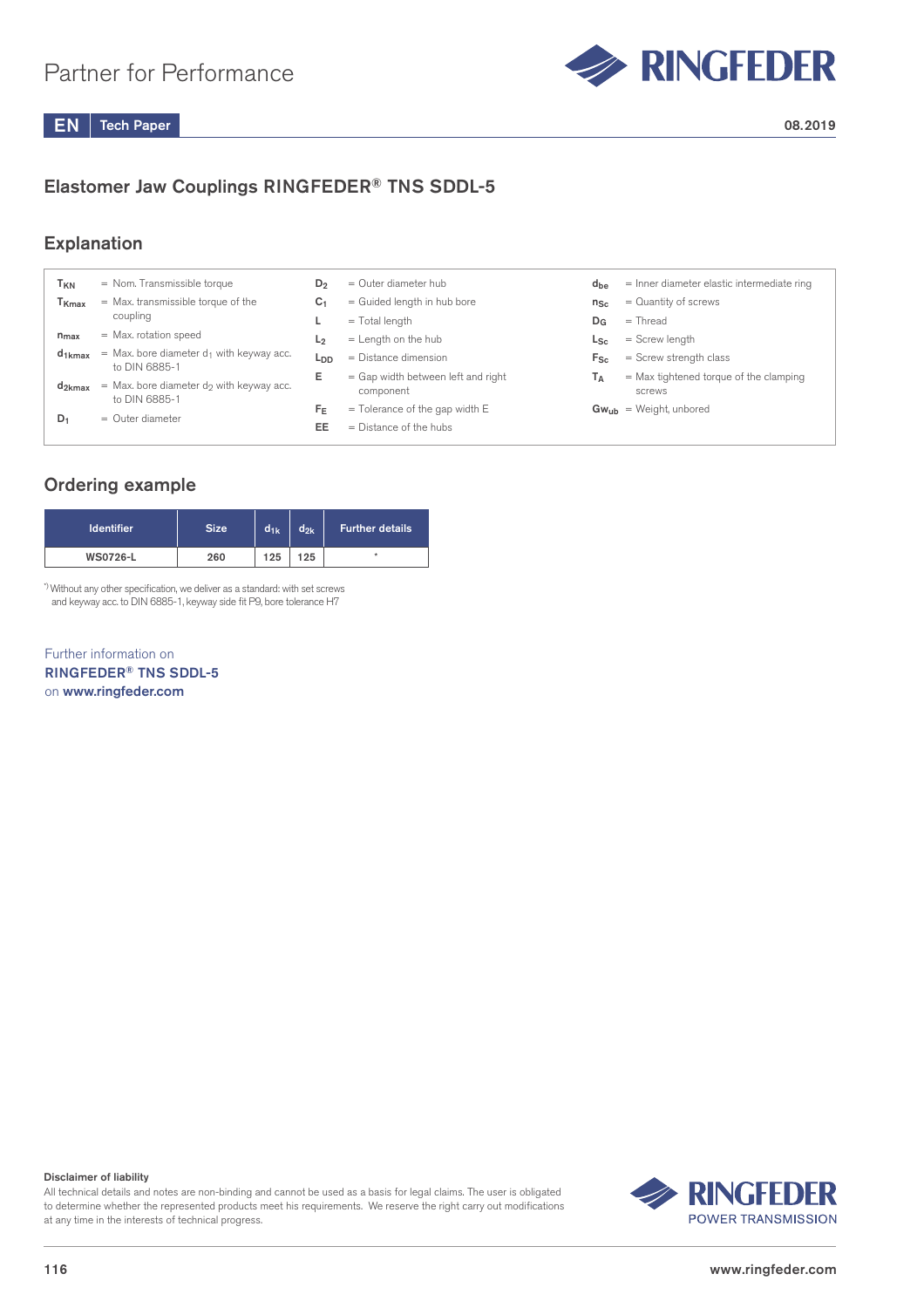

# Elastomer Jaw Couplings RINGFEDER® TNS SDDL-5-BS

## Coupling with detachable claw rings, long hubs and brake disc



| <b>Identifier</b> | <b>Size</b> | A    | <b>SB</b> | <b>TKN VK60D</b> | T <sub>Kmax</sub> Vk60D | $n_{max}$ | $d_{1kmax}$ | $d_{2kmax}$ | $D_1$ | D <sub>2</sub> | C <sub>1</sub> | C <sub>2</sub> | $C_B$ | L     | L <sub>2</sub> |
|-------------------|-------------|------|-----------|------------------|-------------------------|-----------|-------------|-------------|-------|----------------|----------------|----------------|-------|-------|----------------|
|                   |             | mm   | mm        | Nm               | Nm                      | 1/min     | mm          | mm          | mm    | mm             | mm             | mm             | mm    | mm    | mm             |
| WS5114-0355-30    | 145         | 355  | 30        | 600              | 1800                    | 4800      | 65          | 65          | 145   | 92             | 110            | 166.5          | 150   | 344,5 | 93.5           |
| WS5114-0400-30    |             | 400  | 30        |                  |                         | 4300      |             | 65          |       |                |                |                | 150   | 344,5 |                |
| WS5117-0400-30    |             | 400  | 30        |                  |                         | 4300      |             | 75          |       |                |                |                | 150   | 374,5 |                |
| WS5117-0450-30    | 170         | 450  | 30        | 950              | 2850                    | 3750      | 75          | 75          | 170   | 110            | 140            | 166,5          | 150   | 374,5 | 123,5          |
| WS5117-0500-30    |             | 500  | 30        |                  |                         | 3400      |             | 75          |       |                |                |                | 150   | 374.5 |                |
| WS5120-0450-30    |             | 450  | 30        |                  |                         | 3750      |             | 95          |       |                |                |                | 190   | 454   |                |
| WS5120-0500-30    | 200         | 500  | 30        | 1650             | 4950                    | 3400      | 95          | 95          | 200   | 135            | 170            | 207            | 190   | 454   | 153.5          |
| WS5120-0560-30    |             | 560  | 30        |                  |                         | 3000      |             | 95          |       |                |                |                | 190   | 454   |                |
| WS5123-0500-30    |             | 500  | 30        |                  |                         | 3250      |             | 110         |       |                |                |                | 190   | 458.5 |                |
| WS5123-0560-30    | 230         | 560  | 30        | 2580             | 7740                    | 3000      | 110         | 110         | 230   | 160            | 170            | 207.5          | 190   | 458.5 | 150            |
| WS5123-0630-30    |             | 630  | 30        |                  |                         | 2700      |             | 110         |       |                |                |                | 190   | 458.5 |                |
| WS5123-0710-30    |             | 710  | 30        |                  |                         | 2400      |             | 110         |       |                |                |                | 190   | 458,5 |                |
| WS5126-0630-30    | 260         | 630  | 30        | 3980             | 11940                   | 2700      | 125         | 125         | 260   | 180            | 210            | 212,5          | 195   | 518,5 | 185.5          |
| WS5126-0710-30    |             | 710  | 30        |                  |                         | 2400      |             | 125         |       |                |                |                | 195   | 518,5 |                |
| WS5130-0710-30    |             | 710  | 30        |                  |                         | 2400      |             | 140         |       |                |                |                | 195   | 535,5 |                |
| WS5130-0800-30    | 300         | 800  | 30        | 5850             | 17550                   | 2150      | 140         | 140         | 300   | 200            | 210            | 212,5          | 195   | 535,5 | 183,5          |
| WS5130-0800-40    |             | 800  | 40        |                  |                         | 2150      |             | 140         |       |                |                |                | 190   | 535.5 |                |
| WS5136-0800-30    |             | 800  | 30        |                  |                         | 2150      |             | 160         |       |                |                |                | 235   | 627,5 |                |
| WS5136-0800-40    | 360         | 800  | 40        | 9700             | 29100                   | 2150      | 160         | 160         | 360   | 225            | 250            | 252.5          | 230   | 627.5 | 220.5          |
| WS5136-1000-40    |             | 1000 | 40        |                  |                         | 1700      |             | 160         |       |                |                |                | 230   | 627,5 |                |
| WS5140-0800-30    |             | 800  | 30        |                  |                         | 1900      |             | 160         |       |                |                |                | 235   | 627,5 |                |
| WS5140-0800-40    | 400         | 800  | 40        | 13350            | 40050                   | 1900      | 160         | 160         | 400   | 225            | 250            | 252,5          | 230   | 627,5 | 220,5          |
| WS5140-1000-40    |             | 1000 | 40        |                  |                         | 1700      |             | 160         |       |                |                |                | 230   | 627,5 |                |

For further information see chapter "Introduction" as well as chapter "Elastomer Jaw Couplings RINGFEDER® TNS Basic information" in the Product Paper & Tech Paper "RINGFEDER® Elastomer Jaw Couplings"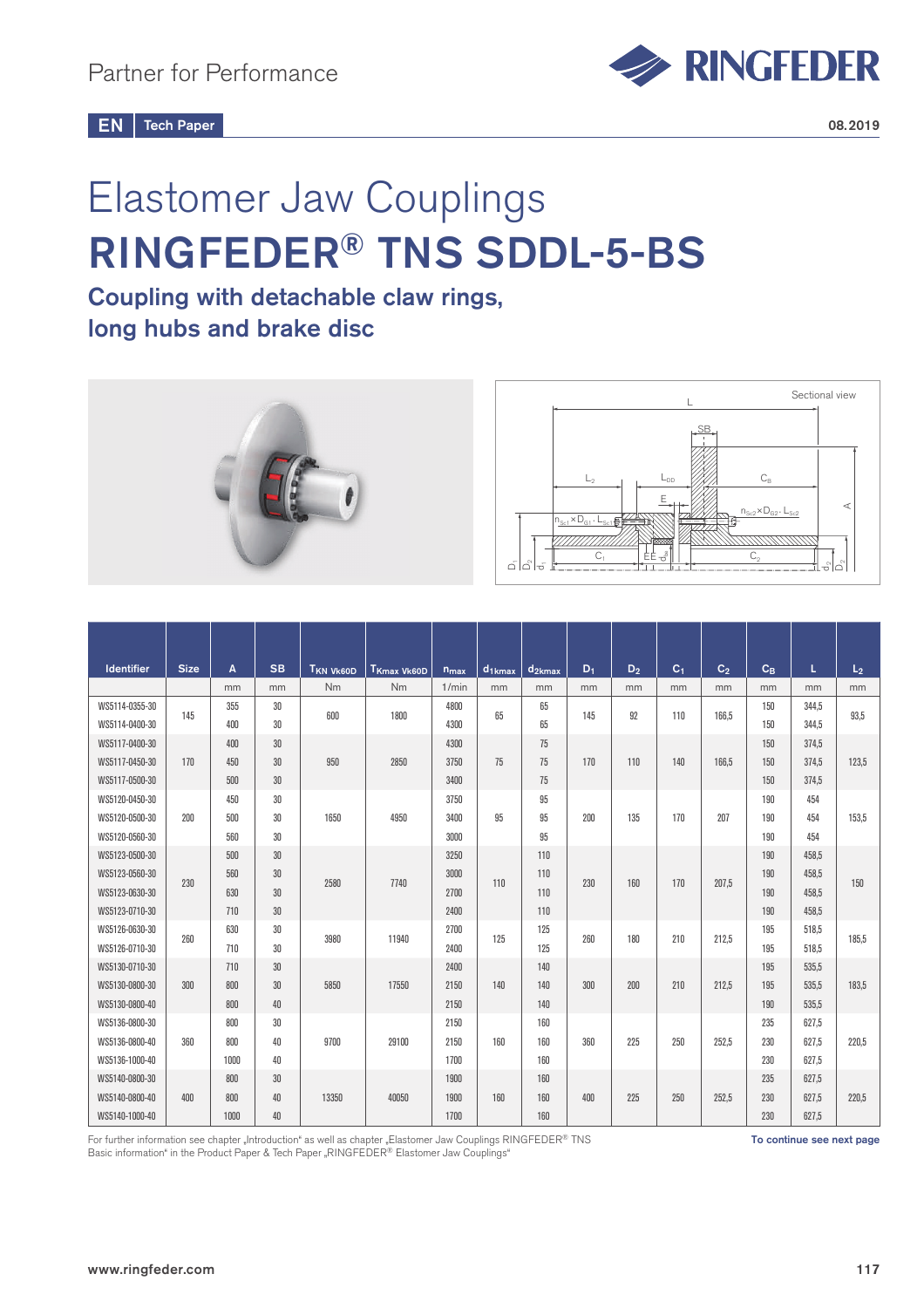

EN Tech Paper 2008.2019

## Elastomer Jaw Couplings RINGFEDER® TNS SDDL-5-BS

|                   |             |                 |                |                |     |          | Screws ISO 4762 - 8.8 |                 |               |                 |           |                 |           |          |           |
|-------------------|-------------|-----------------|----------------|----------------|-----|----------|-----------------------|-----------------|---------------|-----------------|-----------|-----------------|-----------|----------|-----------|
| <b>Identifier</b> | <b>Size</b> | L <sub>DD</sub> | Е              | F <sub>E</sub> | EE. | $d_{be}$ | $n_{\rm Sc1}$         | D <sub>G1</sub> | $L_{\rm Sc1}$ | T <sub>A1</sub> | $n_{Sc2}$ | D <sub>G2</sub> | $L_{Sc2}$ | $T_{A2}$ | $Gw_{ub}$ |
|                   |             | mm              | mm             | mm             | mm  | mm       |                       | mm              | mm            | <b>Nm</b>       |           | mm              | mm        | Nm       | kg        |
| WS5114-0355-30    | 145         | 71              | 5              | $+2.5$         | 68  | 66       | 9                     | M12             | 30            | 85              | 9         | M12             | 60        | 85       | 43,0      |
| WS5114-0400-30    |             |                 |                |                | 68  |          |                       |                 |               |                 | 9         | M12             | 60        | 85       | 49.3      |
| WS5117-0400-30    |             |                 |                |                | 68  |          |                       |                 |               |                 | 12        | M12             | 70        | 85       | 59,9      |
| WS5117-0450-30    | 170         | 71              | 5              | $+3.0$         | 68  | 90       | 12                    | M12             | 30            | 85              | 12        | M12             | 70        | 85       | 67.7      |
| WS5117-0500-30    |             |                 |                |                | 68  |          |                       |                 |               |                 | 12        | M12             | 70        | 85       | 76.5      |
| WS5120-0450-30    |             |                 |                |                | 77  |          |                       |                 |               |                 | 12        | M14             | 60        | 135      | 59,9      |
| WS5120-0500-30    | 200         | 81              | 6              | $+3.0$         | 77  | 100      | 12                    | M14             | 30            | 135             | 12        | M14             | 60        | 135      | 98,1      |
| WS5120-0560-30    |             |                 |                |                | 77  |          |                       |                 |               |                 | 12        | M14             | 60        | 135      | 109.9     |
| WS5123-0500-30    |             |                 |                |                | 81  |          |                       |                 |               |                 | 15        | M14             | 65        | 135      | 118,6     |
| WS5123-0560-30    | 230         | 86              | $\overline{1}$ | $+3.5$         | 81  | 115      | 15                    | M14             | 35            | 135             | 15        | M14             | 65        | 135      | 130,3     |
| WS5123-0630-30    |             |                 |                |                | 81  |          |                       |                 |               |                 | 15        | M14             | 65        | 135      | 145.8     |
| WS5123-0710-30    |             |                 |                |                | 81  |          |                       |                 |               |                 | 15        | M14             | 65        | 135      | 165.6     |
| WS5126-0630-30    | 260         | 101             | 8              | $+4.0$         | 96  | 150      | 15                    | M16             | 40            | 210             | 15        | M16             | 70        | 210      | 178.1     |
| WS5126-0710-30    |             |                 |                |                | 96  |          |                       |                 |               |                 | 15        | M16             | 70        | 210      | 198.0     |
| WS5130-0710-30    |             |                 |                |                | 113 |          |                       |                 |               |                 | 15        | M20             | 80        | 425      | 233.7     |
| WS5130-0800-30    | 300         | 118             | 8              | $+4.0$         | 113 | 162      | 15                    | M20             | 50            | 425             | 15        | M20             | 80        | 425      | 258,8     |
| WS5130-0800-40    |             |                 |                |                | 113 |          |                       |                 |               |                 | 15        | M20             | 90        | 425      | 295,7     |
| WS5136-0800-30    |             |                 |                |                | 125 |          |                       |                 |               |                 | 12        | M24             | 85        | 730      | 337.7     |
| WS5136-0800-40    | 360         | 130             | 8              | $+4.0$         | 125 | 215      | 12                    | M24             | 55            | 730             | 12        | M24             | 95        | 730      | 374.0     |
| WS5136-1000-40    |             |                 |                |                | 125 |          |                       |                 |               |                 | 12        | M24             | 95        | 730      | 462.7     |
| WS5140-0800-30    |             |                 |                |                | 125 |          |                       |                 |               |                 | 14        | M24             | 85        | 730      | 355.5     |
| WS5140-0800-40    | 400         | 130             | 8              | $+4.0$         | 125 | 250      | 14                    | M24             | 55            | 730             | 14        | M24             | 95        | 730      | 391.8     |
| WS5140-1000-40    |             |                 |                |                | 125 |          |                       |                 |               |                 | 14        | M24             | 95        | 730      | 480.5     |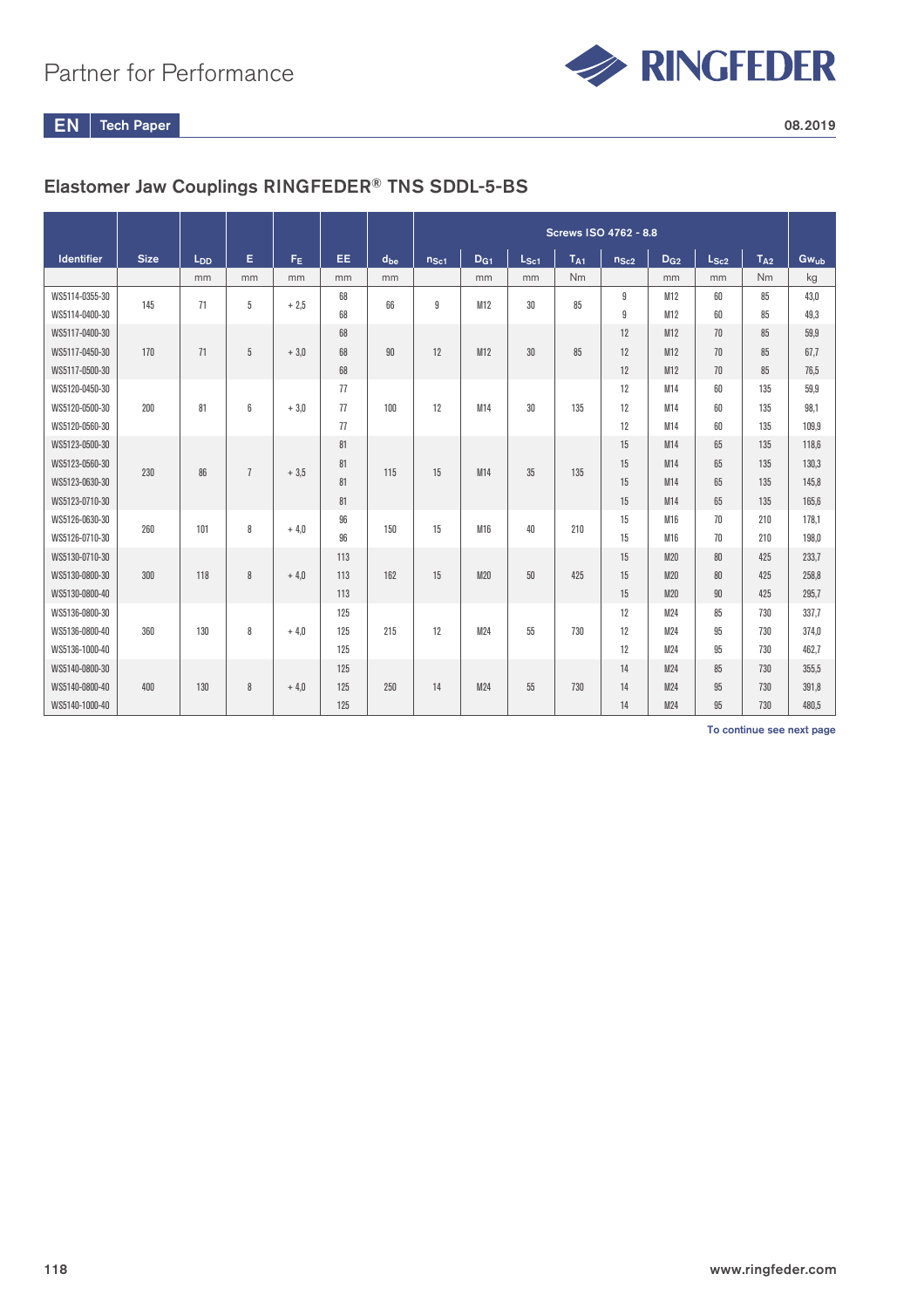

## Elastomer Jaw Couplings RINGFEDER® TNS SDDL-5-BS

#### **Explanation**

| А                                  | = Max. outer diameter                                                                        | $D_2$           | $=$ Outer diameter hub               | $d_{be}$        | = Inner diameter elastic intermediate ring    |
|------------------------------------|----------------------------------------------------------------------------------------------|-----------------|--------------------------------------|-----------------|-----------------------------------------------|
| <b>SB</b>                          | $=$ Disc width                                                                               | C <sub>1</sub>  | = Guided length in hub bore          | $n_{\rm Sc1}$   | = Quantity of screws $D_{G1}$                 |
| T <sub>KN</sub> V <sub>k60</sub> D | = Nom. coupling torque when using                                                            | C <sub>2</sub>  | = Guided length in hub bore          | D <sub>G1</sub> | $=$ Thread                                    |
|                                    | the flexible element VK60D                                                                   | $C_B$           | $=$ Brake disc distance              | $L_{\rm Sc1}$   | $=$ Length of screw D <sub>G1</sub>           |
|                                    | $T_{Kmax}$ $V_{K60D}$ = Max. transmittable torque of the<br>coupling when using the flexible |                 | $=$ Total length                     | $T_{A1}$        | = Tightened torque of clamping screw $D_{G1}$ |
|                                    | element VK60D                                                                                | L <sub>2</sub>  | $=$ Length on the hub                | $n_{Sc2}$       | = Quantity of screws $D_{G2}$                 |
| $n_{max}$                          | = Max. rotation speed                                                                        | L <sub>DD</sub> | $=$ Distance dimension               | $D_{G2}$        | $=$ Thread                                    |
| $d_{1kmax}$                        | $=$ Max. bore diameter $d_1$ with                                                            | Е               | $=$ Gap width between left and right | $L_{Sc2}$       | $=$ Length of screw D <sub>G2</sub>           |
|                                    | keyway acc. to DIN 6885-1                                                                    |                 | component                            | $T_{A2}$        | = Tightened torque of clamping screw $D_{G2}$ |
| $d_{2kmax}$                        | $=$ Max. bore diameter do with                                                               | $F_E$           | $=$ Tolerance of the gap width E     | $F_{Sc}$        | $=$ Screw strength class                      |
|                                    | keyway acc. to DIN 6885-1                                                                    | EE              | $=$ Distance of the hubs             |                 | $Gw_{ub}$ = Weight, unbored                   |
| $D_1$                              | $=$ Outer diameter                                                                           |                 |                                      |                 |                                               |
|                                    |                                                                                              |                 |                                      |                 |                                               |

#### Ordering example

| <b>Identifier</b> | <b>Size</b> | $d_{1k}$ | $d_{2k}$ | <b>Further details</b> |
|-------------------|-------------|----------|----------|------------------------|
| WS5120-0450-30    | 200         | 95       | 95       | ÷                      |

\*) Without any other specification, we deliver as a standard: with set screws and keyway acc. to DIN 6885-1, keyway side fit P9, bore tolerance H7

Further information on RINGFEDER® TNS SDDL-5-BS on www.ringfeder.com

#### Disclaimer of liability

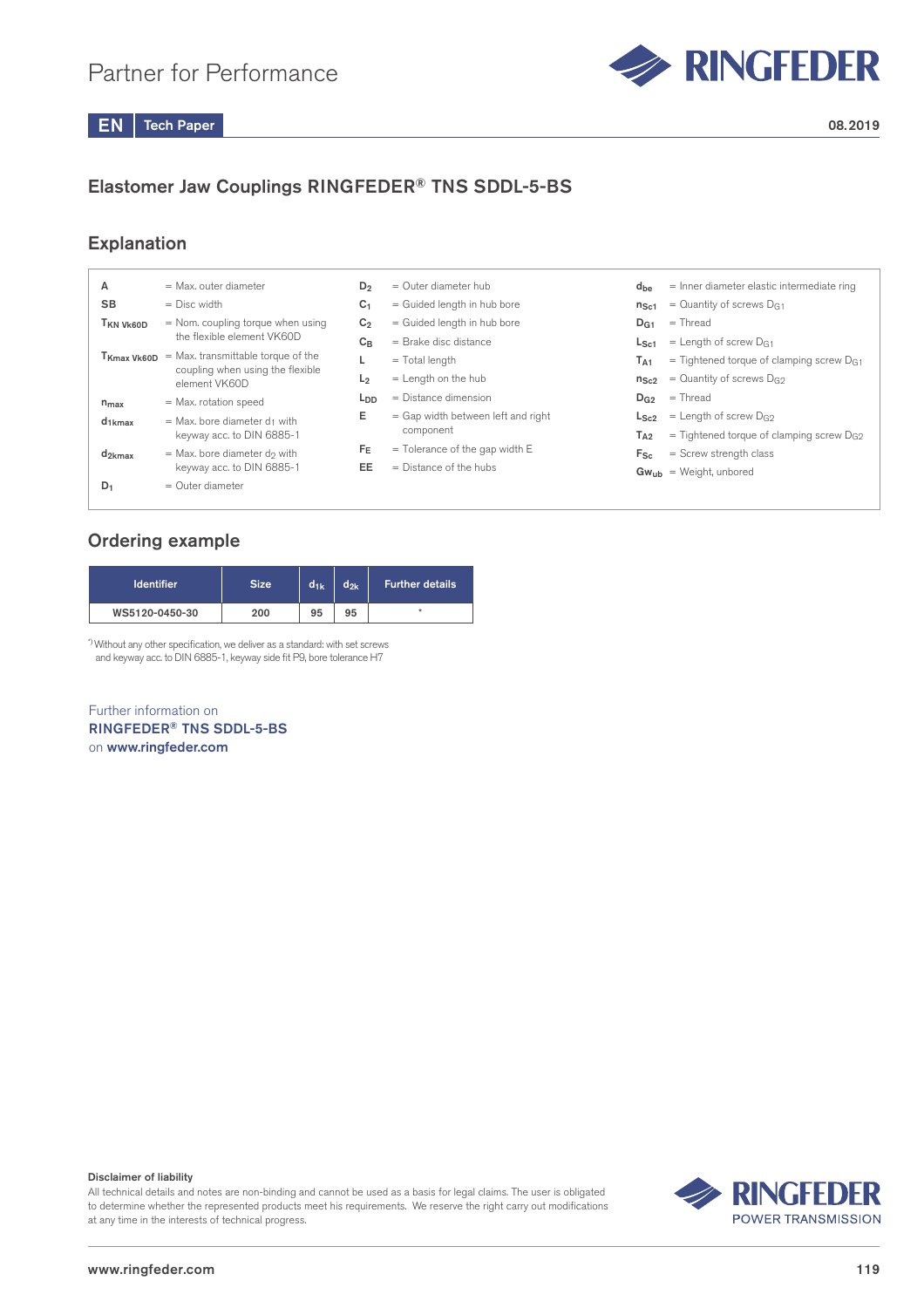

#### Tech Paper  $EN \parallel$  Tech Paper 2008.2019

# Elastomer Jaw Couplings RINGFEDER® TNS SX

## Coupling with standard hub and claw flange





| <b>Identifier</b> | <b>Size</b> | T <sub>KN</sub> | T <sub>Kmax</sub> | $n_{max}$ | $d_{1kmax}$ | A   | $D_1$ | $D_2$ | C <sub>1</sub> | <b>F<sub>K</sub></b> |
|-------------------|-------------|-----------------|-------------------|-----------|-------------|-----|-------|-------|----------------|----------------------|
|                   |             | Nm              | Nm                | 1/min     | mm          | mm  | mm    | mm    | mm             | mm                   |
| <b>WS1010</b>     | 100         | 70              | 210               | 7250      | 48          | 145 | 105   | 75    | 49,5           | 10                   |
| WS1012            | 125         | 128             | 385               | 6000      | 55          | 170 | 126   | 85    | 56,5           | 10                   |
| WS1014            | 145         | 220             | 660               | 5250      | 65          | 194 | 145   | 95    | 61             | 12                   |
| <b>WS1017</b>     | 170         | 340             | 1020              | 4500      | 85          | 220 | 170   | 120   | 75             | 14                   |
| <b>WS1020</b>     | 200         | 590             | 1770              | 3750      | 95          | 250 | 200   | 135   | 99             | 14                   |
| WS1023            | 230         | 900             | 2700              | 3250      | 105         | 290 | 230   | 150   | 110            | 14                   |
| <b>WS1026</b>     | 260         | 1400            | 4200              | 3000      | 125         | 335 | 260   | 180   | 112,5          | 18                   |
| <b>WS1030</b>     | 300         | 2090            | 6270              | 2500      | 140         | 385 | 300   | 200   | 131,5          | 24                   |
| WS1036-0650       | 360         | 3450            | 10350             | 2150      | 150         | 455 |       | 210   | 172            | 28                   |
| WS1036-0750       |             | 3450            |                   |           |             | 514 | 360   |       |                | 30                   |
| <b>WS1040</b>     |             | 4750            |                   |           | 160         | 514 | 400   |       |                | $30\,$               |
| WS1040-0866       | 400         | 4750            | 14250             | 1900      |             | 595 |       | 225   | 163,5          | 30                   |
| WS1040-L          | 400-L       | 4750            | 14250             | 1900      | 160         | 514 | 400   | 225   | 183,5          | 30                   |
| WS1040-L-0866     |             | 4750            |                   |           |             | 595 |       |       |                | 30                   |

For further information see chapter "Introduction" as well as chapter "Elastomer Jaw Couplings RINGFEDER® TNS Basic information" in the Product Paper & Tech Paper "RINGFEDER® Elastomer Jaw Couplings"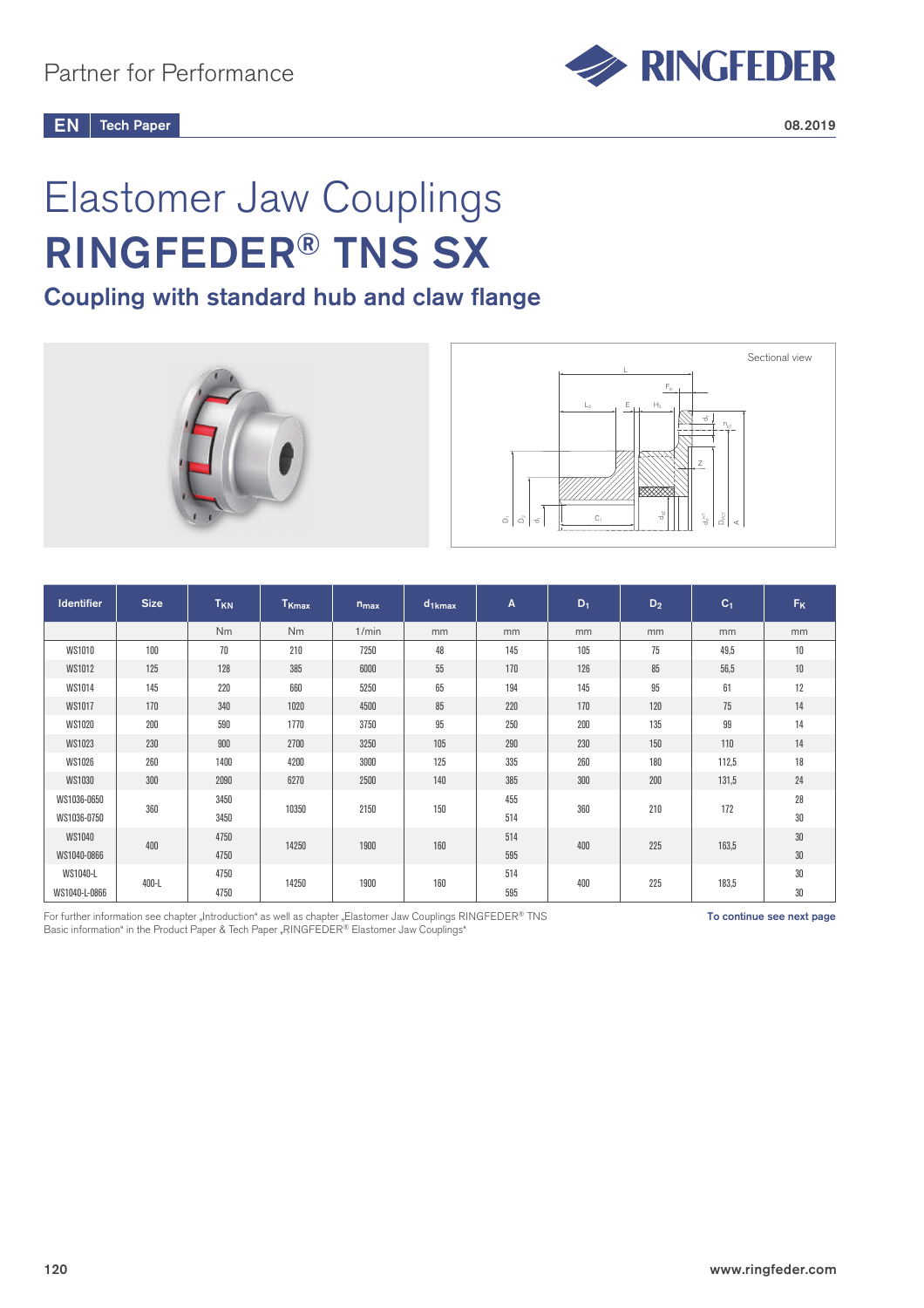

Tech Paper  $EN$  Tech Paper 2008.2019

### Elastomer Jaw Couplings RINGFEDER® TNS SX

| <b>Identifier</b> | <b>Size</b> | z              | $d_F$ | D <sub>PC7</sub> | n <sub>b7</sub> | d <sub>7</sub> | ц     | L <sub>2</sub> | Е              | $H_3$ | $d_{be}$ | $Gw_{ub}$ |
|-------------------|-------------|----------------|-------|------------------|-----------------|----------------|-------|----------------|----------------|-------|----------|-----------|
|                   |             | mm             | mm    | mm               |                 | mm             | mm    | mm             | mm             | mm    | mm       | kg        |
| <b>WS1010</b>     | 100         | $\overline{2}$ | 100   | 128              | 6               | 9              | 84,5  | 37,5           | 3              | 20    | 42       | 2,9       |
| <b>WS1012</b>     | 125         | $\overline{2}$ | 130   | 148              | 6               | 9              | 97    | 44             | 3,5            | 25    | 54       | 4,5       |
| WS1014            | 145         | 4              | 150   | 172              | 6               | 9              | 109   | 47,5           | 4              | 30    | 66       | 6,4       |
| WS1017            | 170         | 4              | 170   | 195              | 6               | 13,5           | 126,5 | 60,5           | 5              | 30    | 90       | 10,4      |
| <b>WS1020</b>     | 200         | 4              | 195   | 228              | 8               | 13.5           | 156,5 | 79,5           | 6              | 35    | 100      | 17,5      |
| <b>WS1023</b>     | 230         | 4              | 220   | 265              | 8               | 13,5           | 171   | 88,5           | $\overline{1}$ | 35    | 115      | 24,4      |
| <b>WS1026</b>     | 260         | 4              | 265   | 310              | 12              | 13.5           | 188   | 88,5           | $\overline{1}$ | 45    | 150      | 35,9      |
| <b>WS1030</b>     | 300         | 4              | 315   | 360              | 16              | 13.5           | 218.5 | 107,5          | $\overline{1}$ | 50    | 162      | 53,2      |
| WS1036-0650       | 360         | 5              | 360   | 420              | 16              | 17.5           | 271,5 | 140            |                |       | 215      | 84,4      |
| WS1036-0750       |             | 5              | 420   | 480              | 20              | 17.5           | 273,5 |                | 8              | 55    |          | 84,4      |
| <b>WS1040</b>     |             | 5              | 420   | 480              | 20              | 17.5           | 265   |                |                |       |          | 94,6      |
| WS1040-0866       | 400         | 6              | 485   | 555              | 12              | 22             | 265   | 137            | 7,5            | 55    | 250      | 99,2      |
| WS1040-L          |             | 5              | 420   | 480              | 20              | 17.5           | 285   |                |                |       |          | 100,9     |
| WS1040-L-0866     | $400-L$     | 6              | 485   | 555              | 12              | 22             | 285   | 157            | 7,5            | 55    | 250      | 105,5     |

#### Explanation

| T <sub>KN</sub>   | = Nom. Transmissible torque                   | D <sub>2</sub>  | $=$ Outer diameter hub                                         |                | $=$ Total length                             |
|-------------------|-----------------------------------------------|-----------------|----------------------------------------------------------------|----------------|----------------------------------------------|
| T <sub>Kmax</sub> | = Max. transmissible torque of the            | C <sub>1</sub>  | = Guided length in hub bore                                    | L <sub>2</sub> | $=$ Length on the hub                        |
|                   | coupling                                      | F <sub>K</sub>  | $=$ Flange thickness                                           | Е              | = Gap width between left and right           |
| $n_{max}$         | = Max. rotation speed                         |                 | $=$ Depth of center value                                      |                | component                                    |
| $d_{1kmax}$       | $=$ Max. bore diameter $d_1$ with keyway acc. | dF              | $=$ Center diameter                                            | $H_3$          | $=$ Length of damping module                 |
|                   | to DIN 6885-1                                 |                 | $D_{PC7}$ = Pitch circle diameter of bore holes d <sub>7</sub> | $d_{be}$       | $=$ Inner diameter elastic intermediate ring |
| А                 | $=$ Max, outer diameter                       | n <sub>b7</sub> | $=$ Quantity of bore d <sub>7</sub>                            |                | $Gw_{ub}$ = Weight, unbored                  |
| $D_1$             | $=$ Outer diameter                            | d <sub>7</sub>  | $=$ Bore diameter                                              |                |                                              |

#### Ordering example

| <b>Identifier</b> | <b>Size</b> | $d_{1k}$ | <b>Further details</b> |
|-------------------|-------------|----------|------------------------|
| WS1036-0750       | 360         | 150      |                        |

\*) Without any other specification, we deliver as a standard: with set screws and keyway acc. to DIN 6885-1, keyway side fit P9, bore tolerance H7

#### Further information on RINGFEDER® TNS SX on www.ringfeder.com

#### Disclaimer of liability

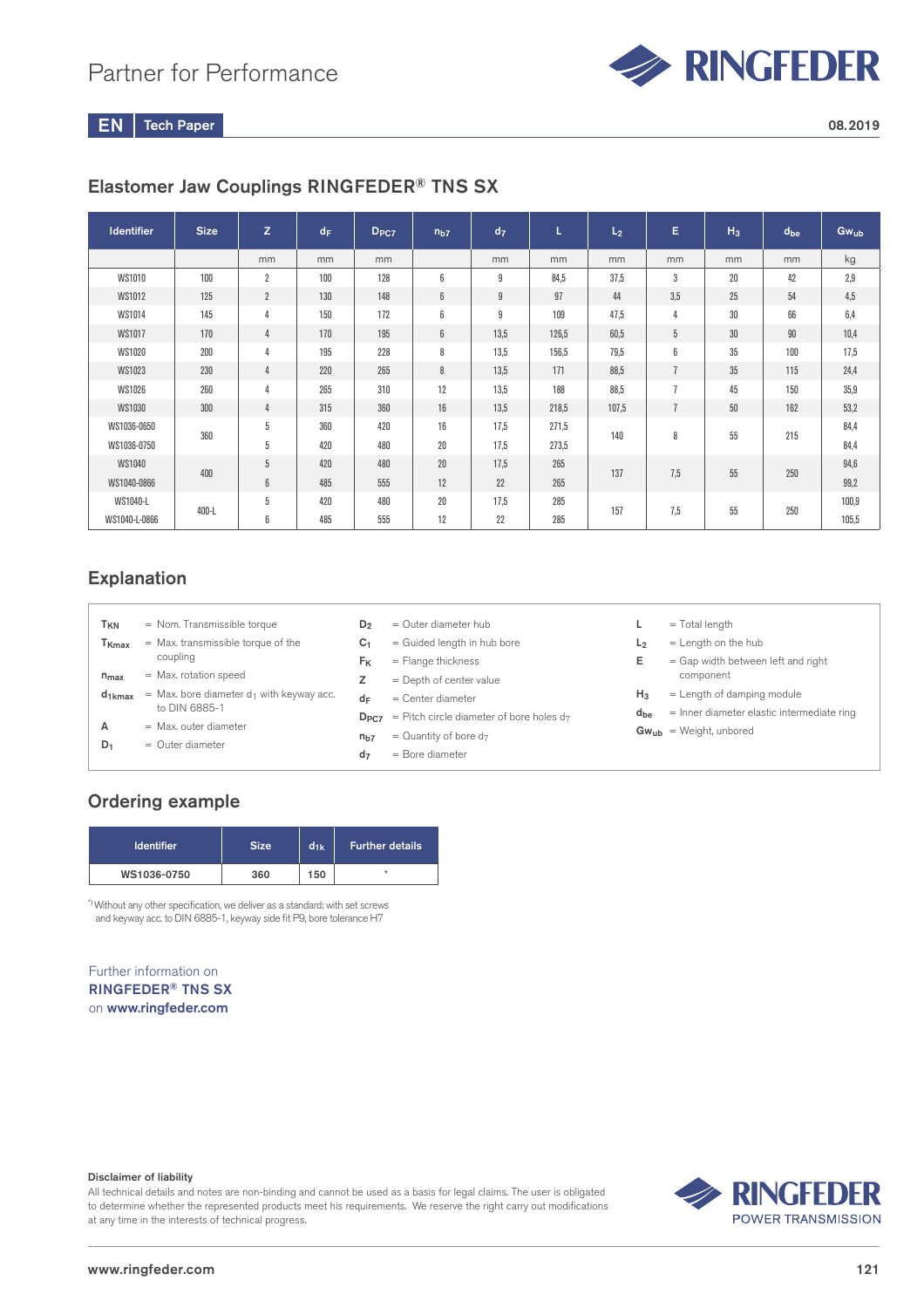

Tech Paper  $EN \parallel$  Tech Paper 2008.2019

# Elastomer Jaw Couplings RINGFEDER® TNS SV

## Coupling with inner hub and claw flange





| <b>Identifier</b> | <b>Size</b> | T <sub>KN</sub> | T <sub>Kmax</sub> | $n_{max}$ | $d_{1kmax}$ | A   | $D_1$ | $D_2$ | C <sub>1</sub> | <b>F<sub>K</sub></b> |
|-------------------|-------------|-----------------|-------------------|-----------|-------------|-----|-------|-------|----------------|----------------------|
|                   |             | <b>Nm</b>       | N <sub>m</sub>    | 1/min     | mm          | mm  | mm    | mm    | mm             | mm                   |
| WS1410            | 100         | 70              | 210               | 7250      | 27          | 145 | 105   | 38    | 50             | 10                   |
| WS1412            | 125         | 128             | 385               | 6000      | 34          | 170 | 126   | 48    | 57             | 10                   |
| WS1414            | 145         | 220             | 660               | 5250      | 42          | 194 | 145   | 60    | 65             | 12                   |
| <b>WS1417</b>     | 170         | 340             | 1020              | 4500      | 58          | 220 | 170   | 82    | 75             | 14                   |
| <b>WS1420</b>     | 200         | 590             | 1770              | 3750      | 65          | 250 | 200   | 95    | 85             | 14                   |
| WS1423            | 230         | 900             | 2700              | 3250      | 70          | 290 | 230   | 102   | $90\,$         | 14                   |
| WS1426            | 260         | 1400            | 4200              | 3000      | 90          | 335 | 260   | 130   | 110            | 18                   |
| WS1430            | 300         | 2090            | 6270              | 2500      | 105         | 385 | 300   | 147   | 130            | 24                   |
| WS1436-0650       |             | 3450            | 10350             | 2150      | 140         | 455 | 360   | 210   |                | 28                   |
| WS1436-0750       | 360         | 3450            |                   |           |             | 514 |       |       | 175            | 30                   |
| WS1440            |             | 4750            | 14250             | 1900      | 160         | 514 | 400   | 230   | 180            | $30\,$               |
| WS1440-0866       | 400         | 4750            |                   |           |             | 595 |       |       |                | $30\,$               |

For further information see chapter "Introduction" as well as chapter "Elastomer Jaw Couplings RINGFEDER® TNS Basic information" in the Product Paper & Tech Paper "RINGFEDER® Elastomer Jaw Couplings"